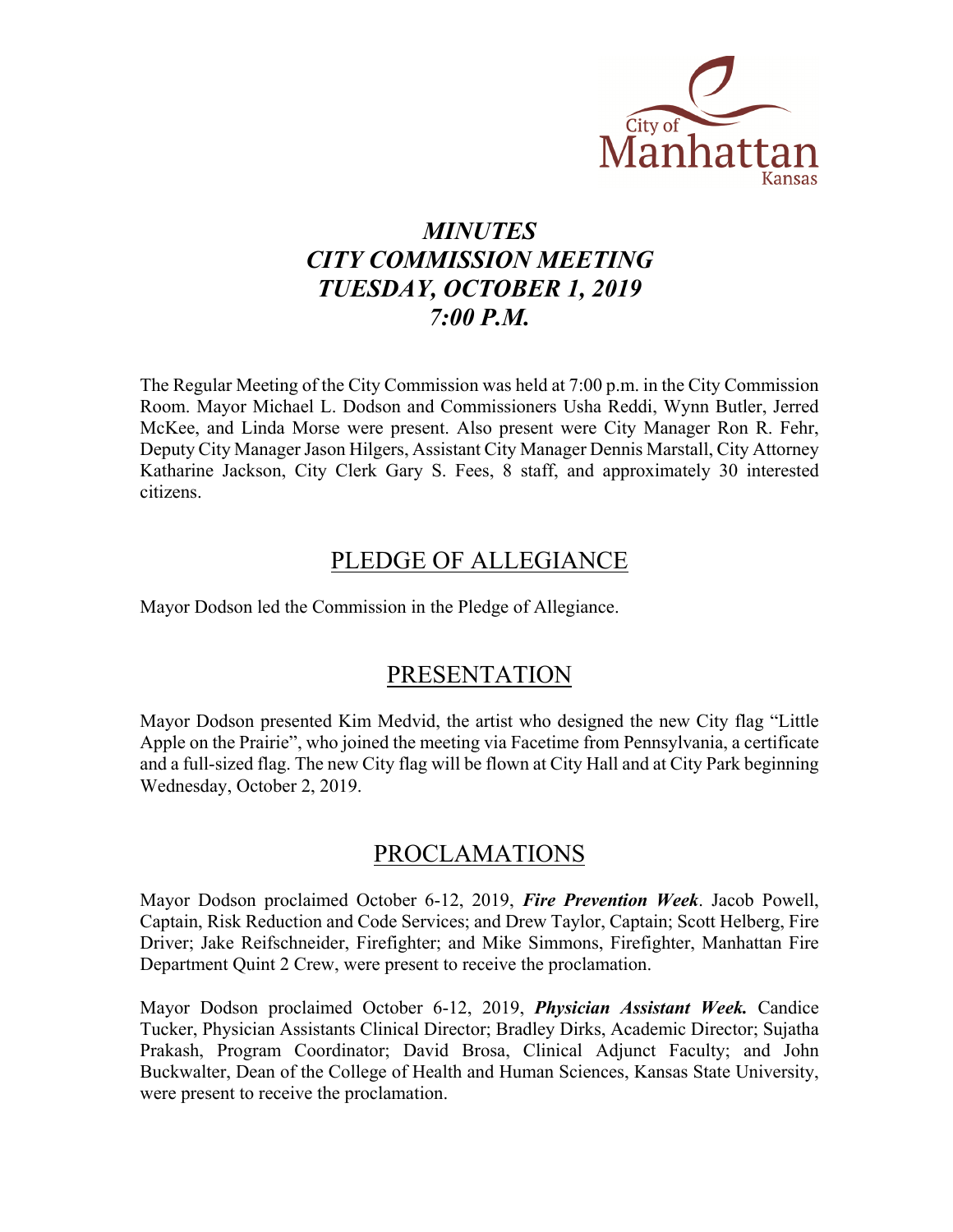# PROCLAMATIONS *(CONTINUED)*

Mayor Dodson proclaimed October 7, 2019, *World Habitat Day*, on behalf of Manhattan Area Habitat for Humanity.

Mayor Dodson proclaimed October 2019, *National Community Planning Month*. Eric Cattell, Director, and Chad Bunger, Assistant Director, City of Manhattan Community Development Department, were present to receive the proclamation.

# PUBLIC COMMENTS

Mayor Dodson opened the public comments and highlighted the policy for those wishing to speak during public comments.

Hearing no comments, Mayor Dodson closed the public comments.

# COMMISSIONER COMMENTS

Commissioner Morse referenced a recent article in *The Topeka Capital-Journal* regarding the City of Topeka teaming up with a private consulting firm to conduct a citywide housing marketing strategy. She referenced other cities doing a similar study including Tulsa, Oklahoma, and Omaha, Nebraska.

Commissioner McKee informed the community that during the Discussion/Briefing Session the Commission discussed an upcoming rental housing forum that will be at the Kansas State University Union Ballroom. He said the rental housing forum will begin at 7:00 p.m. on Tuesday, October 29, 2019, and encouraged everyone to attend. He stated that hearing from public feedback, there needs to be a discussion on affordability and housing quality. He encouraged those interested in a discussion on rental inspections to contact the City Commission, as he hoped to discuss the topic of rental inspections before his term expires.

Commissioner Butler stated that he was not in support of rental inspections. He said that the City already has a program and if a renter has a concern, they can call the Code Office and an inspector will inspect the property. He stated that if there is such a big problem with a condition of rental housing, the City Manager should get more calls and would need to hire more Code Inspectors. He said he would attend the rental housing forum and said that there are tweaks that need to be made with the existing rental registration program to make it better. He also encouraged citizens to license their dog and cats, which supports the T. Russell Reitz Animal Shelter operations and Animal Control Officers. He said the Animal Shelter is doing a great job highlighting animals available for adoption and encouraged everyone to license their pets with their local veterinarians or with the City.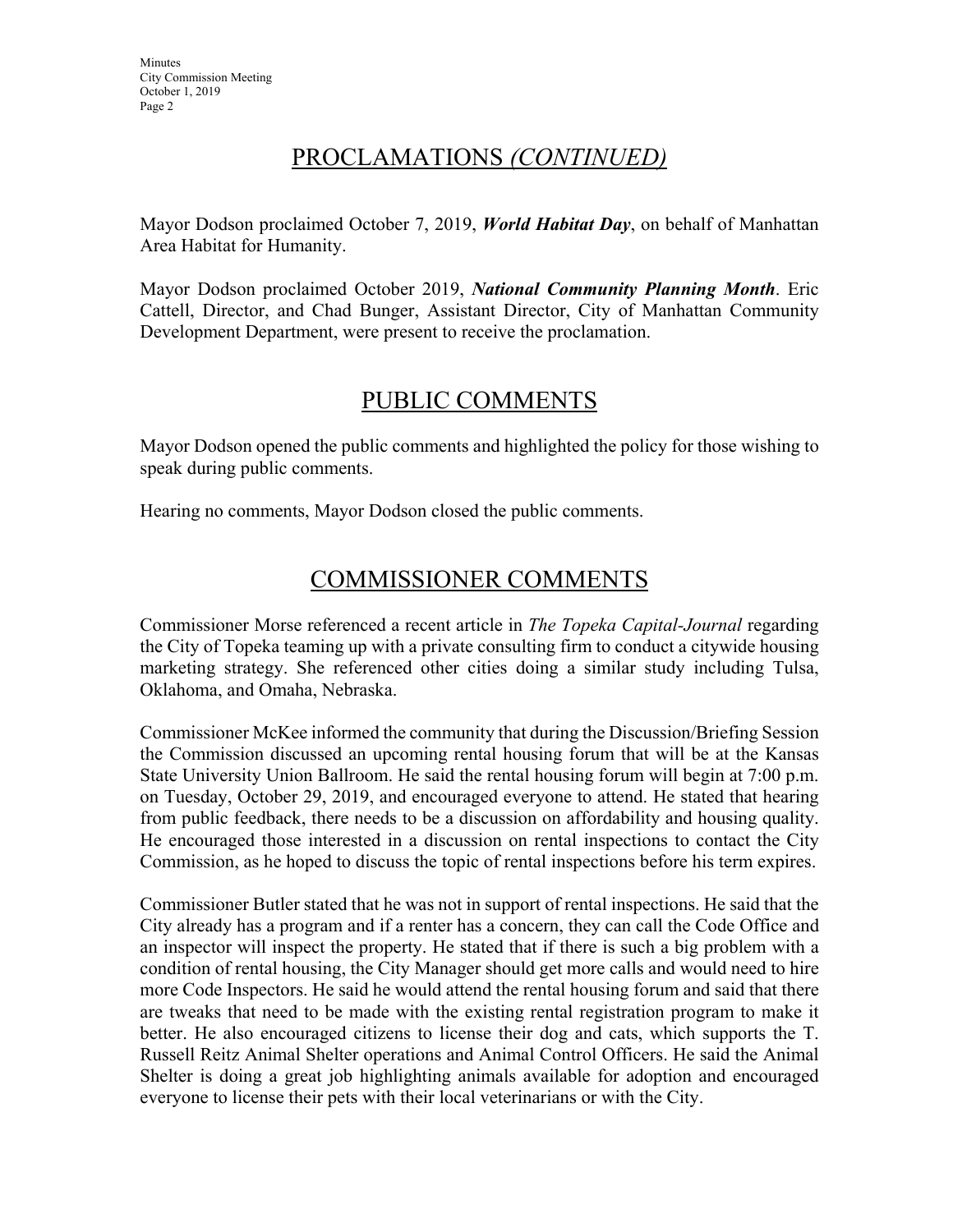# COMMISSIONER COMMENTS *(CONTINUED)*

Commissioner Reddi also highlighted the rental housing forum and encouraged those interested to attend the forum on October 29, 2019. She highlighted a recent economic symposium that she attended and discussed efforts with community members to address workforce issues.

Mayor Dodson stated that he provided opening remarks at a recent event at the Flint Hills Discovery Center with a group of legislators from Topeka. He commented that the feedback received was universally positive. He said that he also discussed the importance of STAR Bonds for the redevelopment project as well as the commitment from the community.

### CONSENT AGENDA

(\* denotes those items discussed)

#### **MINUTES**

The Commission approved the minutes of the Regular City Commission Meeting held Tuesday, September 17, 2019.

#### **CLAIMS REGISTER NO. 2922**

The Commission approved Claims Register No. 2922 authorizing and approving the payment of claims from September 11, 2019 – September 24, 2019, in the amount of \$2,167,930.12.

#### **ORDINANCE NO. 7448 – ADOPT – 2019 STANDARD TRAFFIC ORDINANCE FOR KANSAS CITIES**

The Commission approved Ordinance No. 7448 incorporating by reference the Standard Traffic Ordinance for Kansas Cities, Edition of 2019, with amendments as set forth in the ordinance.

#### **ORDINANCE NO. 7449 – AMEND ARTICLE V, CHAPTER 31 – BICYCLES, MICROMOBILITY DEVICES, AND SKATEBOARDS ON CITY PROPERTY; MICROMOBILITY NETWORK COMPANIES**

The Commission approved Ordinance No. 7449 amending Article V of Chapter 31 of the Code of Ordinances, relating to the riding and parking of bicycles, micromobility devices, skateboards and similar devices upon certain City properties; and relating to the operation of micromobility network companies upon City property; and authorized City Administration to create a Request for Proposals and selection process for a Micromobility Network Company.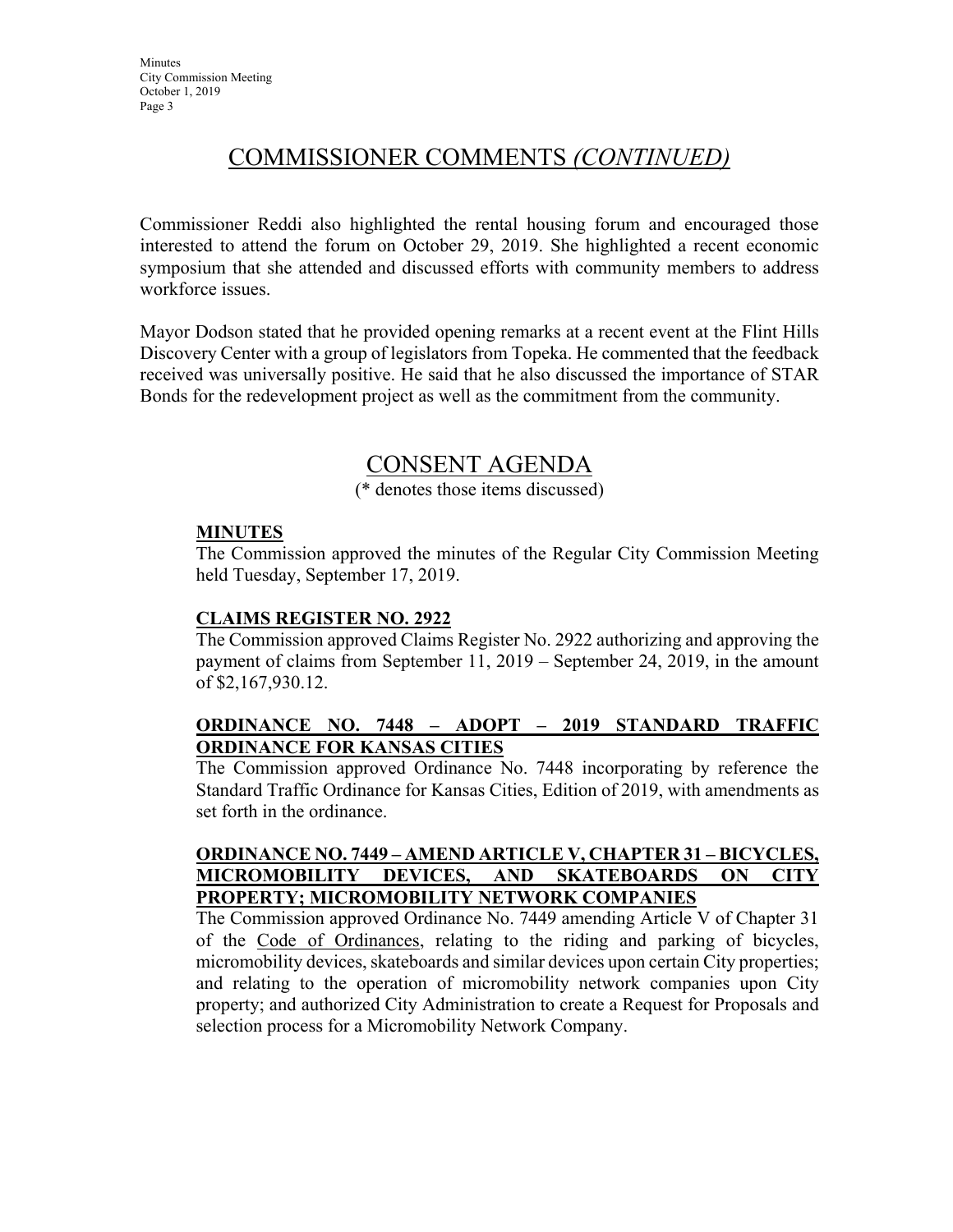# CONSENT AGENDA *(CONTINUED)*

### **FIRST READING – SPECIAL EVENT WITH ALCOHOL PERMIT – MANHATTAN CHILI COOK-OFF**

The Commission approved first reading of an ordinance authorizing a special event with alcohol permit for the application submitted by the Young Trustees for the Manhattan Chili Cook-Off to occur in Blue Earth Plaza and the adjacent sidewalks and streets along South Third Street and Blue Earth Place as defined in the submitted site plan, following all requirements of the ordinance relating to their special event with alcohol to be held on November 9, 2019, from 7:00 a.m. - 5:00 p.m.

### **\* FIRST READING – AUTHORIZE PROJECT/FINANCING – BLUEMONT DRIVE/HAYES DRIVE SANITARY SEWER INTERCEPTOR EMERGENCY SINKHOLE REPAIR (SS1920) AND LEVEE DRIVE/HAYES DRIVE SANITARY SEWER INTERCEPTOR EMERGENCY SINKHOLE REPAIR (SS1921)**

Commissioner Reddi highlighted the item.

Ron Fehr, City Manager, provided additional information on the item regarding emergency sanitary sewer repairs needed for Bluemont Drive and Hayes Drive as well as Levee Drive and Hayes Drive. He responded to questions from the Commission regarding financing considerations for the two projects.

The Commission approved first reading of ordinances authorizing the 2019 Emergency Sanitary Sewer Repairs for Bluemont Drive and Hayes Drive (SS1920) and Levee Drive and Hayes Drive (SS1921), and further authorizing the issuance of general obligation bonds to finance said projects.

### **\* RESOLUTION NO. 100119-A – SET PUBLIC HEARING DATE – RAISE MANHATTAN LEVEE (SM1813)**

Commissioner Morse stated that she was pleased to see the Manhattan Levee rehabilitation project and assistance with federal funds.

The Commission approved Resolution No. 100119-A establishing October 15, 2019, as a date for a public hearing for the Raise Manhattan Levee (SM1813) project.

#### **\* FIRST READING - ACCEPT APPRAISERS REPORT/AUTHORIZE FINANCING - RAISE MANHATTAN LEVEE (SM1813)**

Commissioner Morse stated that she was pleased to see the Manhattan Levee rehabilitation project and assistance with federal funds.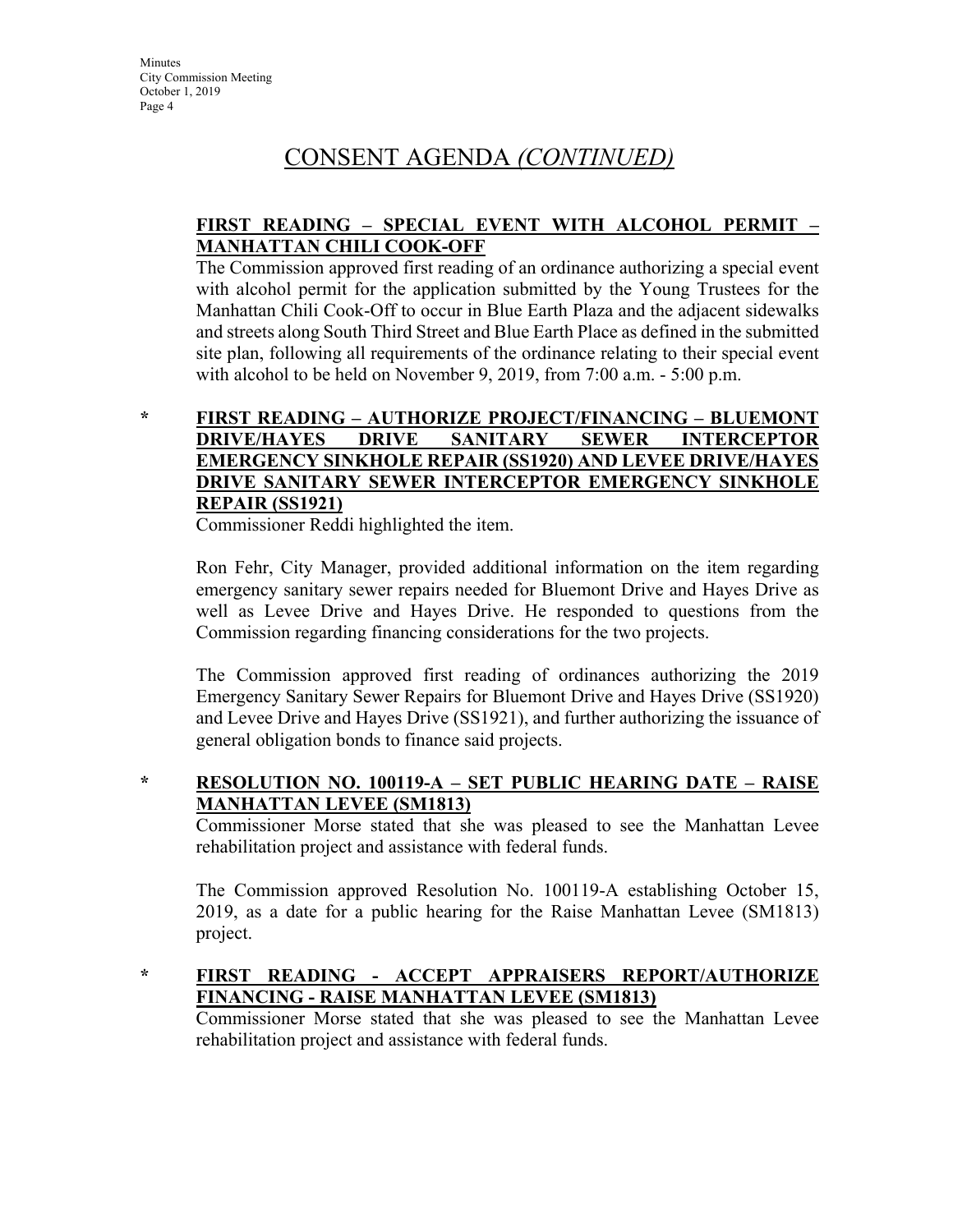# CONSENT AGENDA *(CONTINUED)*

#### **\* FIRST READING - ACCEPT APPRAISERS REPORT/AUTHORIZE FINANCING - RAISE MANHATTAN LEVEE (SM1813)** *(CONTINUED)*

The Commission approved first reading of an ordinance accepting the Appraiser's Reports and issuing general obligation bonds to pay for the City's share of the Raise Manhattan Levee (SM1813) project.

#### **AGREEMENT - PROFESSIONAL ENGINEERING SERVICES - SCENIC DRIVE/WILDCAT CREEK BRIDGE SCOUR REPAIRS (SW1911)**

The Commission authorized the Mayor and City Clerk to execute an Agreement for Professional Engineering Services with Schwab-Eaton, of Manhattan, Kansas, in an amount not to exceed \$14,800.00, for the Scenic Drive/Wildcat Creek Bridge Scour Repairs (SW1911).

### **AUTHORITY TO AWARD – KDOT - SAFE ROUTES TO SCHOOL, PHASE IIB (ST1802)**

The Commission authorized the Mayor and City Clerk to execute an Authority to Award Contract and Commitment of City Funds with the Kansas Department of Transportation in the amount of \$144,000.00, for the Safe Routes to School, Phase IIB project (ST1802).

### **\* AUTHORIZE – DEMOLITION – 1001-1023 GARDEN WAY (SM1708, CIP #SW073P)**

Commissioner Morse highlighted the item and said that she was supportive of the progress being made in the community.

The Commission accepted the lowest bid in the amount of \$31,700.00 submitted by Double J Construction, LLC, of St. George, Kansas, and authorized the demolition and removal of the three (3) residential buildings, most of the parking lots, and sidewalks, for the properties generally located at 1001-1023 Garden Way (SM1708, CIP #SW073P).

### **\* AGREEMENT – JOINT FUNDING – RIVER GAUGES**

Commissioner Butler commented on the importance of the stream gauges along Wildcat Creek and the Kansas River as well as highlighted items related to the recent flood events.

The Commission approved and authorized the Mayor to execute a Joint Funding Agreement with the United States Geological Survey for the costs pertaining to maintenance and operation of four (4) stream gauges along Wildcat Creek and the Kansas River from October 1, 2019 - September 30, 2020.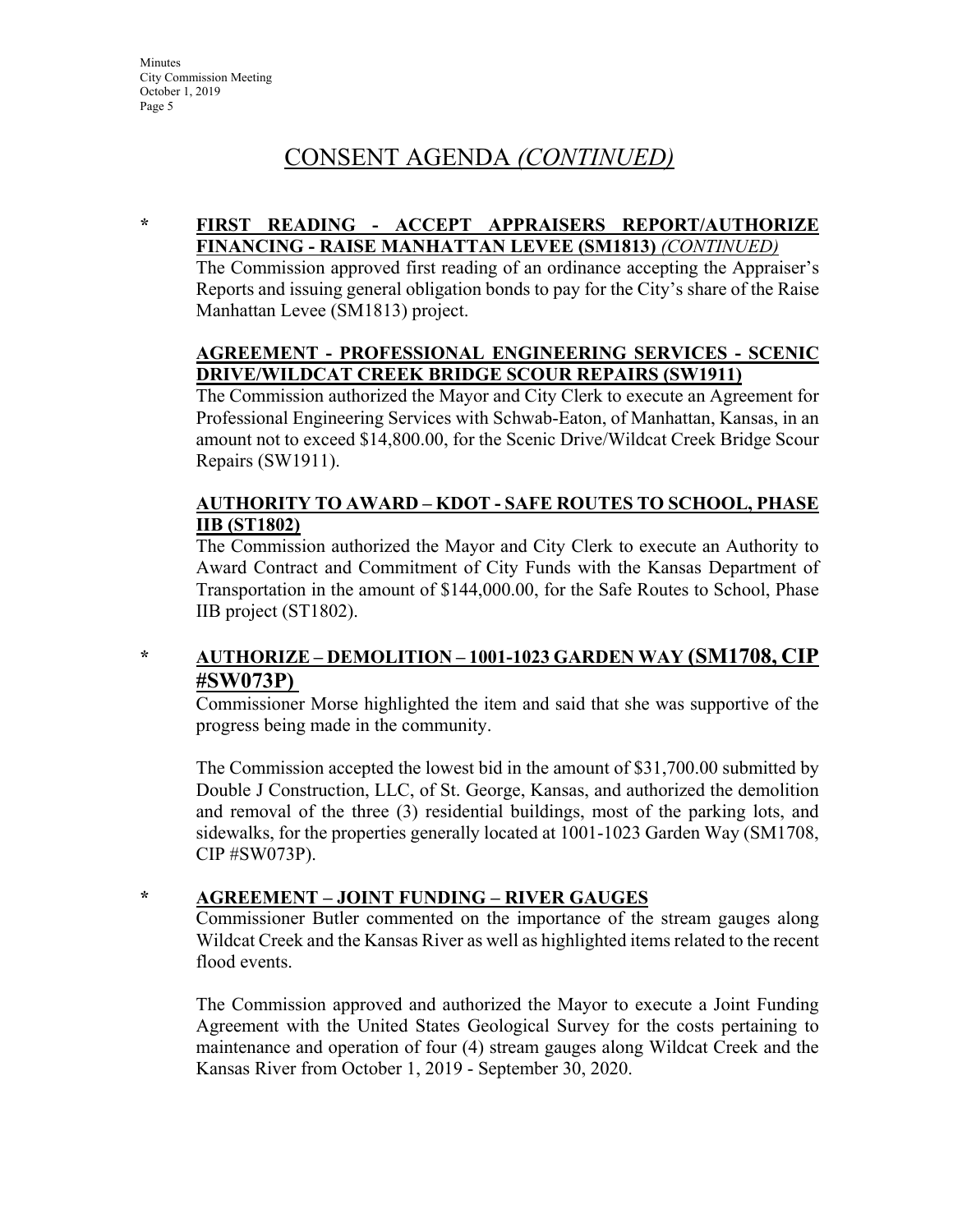# CONSENT AGENDA *(CONTINUED)*

#### **AUTHORIZE - WASTEWATER TREATMENT PLANT BIOSOLIDS FARM ELECTRIC SERVICE UPGRADE PROJECT (CIP#WW167P)**

The Commission approved a sole source purchase; and authorized the issuance of a one-time payment and acceptance of the Analysis of Contribution In Aid of Construction Agreement with Bluestem Electric Cooperative, Inc., of Wamego, Kansas, in the amount of \$131,632.32, for the Wastewater Treatment Plant Biosolids Farm Electric Service Upgrade Project (CIP#WW167P) to be funded through KWPCRF Project No. C20 2460 01, in conjunction with the Wastewater Treatment Plant Mechanical, Electrical and Plumbing Improvements (SS1712, CIP #WW179E).

Mayor Dodson opened the public comments.

Hearing no comments, Mayor Dodson closed the public comments.

Commissioner McKee moved to approve the consent agenda. Commissioner Morse seconded the motion. On a roll call vote, motion carried 5-0.

# PUBLIC HEARING

### **PUBLIC HEARING - MUNICIPAL FACILITY REVIEW - PROPOSED USD 383 KEITH NOLL MAINTENANCE CENTER AT 2031 CASEMENT ROAD**

Chad Bunger, Assistant Director of Community Development, presented an overview of the item. He highlighted a map of the vicinity, discussed zoning, and provided the process for a Municipal Facility Review. He presented an overview of the civil site plan, floor plan, landscape plan, exterior elevations, and recommendation from City Administration and the Manhattan Urban Area Planning Board. He then responded to questions from the Commission and provided clarification on the screening fence, exterior of the building, and the property line.

Mayor Dodson opened the public hearing.

Hearing no comments, Mayor Dodson closed the public hearing.

### **FIRST READING - MUNICIPAL FACILITY REVIEW - PROPOSED USD 383 KEITH NOLL MAINTENANCE CENTER AT 2031 CASEMENT ROAD**

After discussion, Commissioner McKee moved to find that the public interests to be served by the proposed improvements to the Keith Noll Maintenance Center outweigh the impacts upon legitimate community interests; and, approve first reading of an ordinance authorizing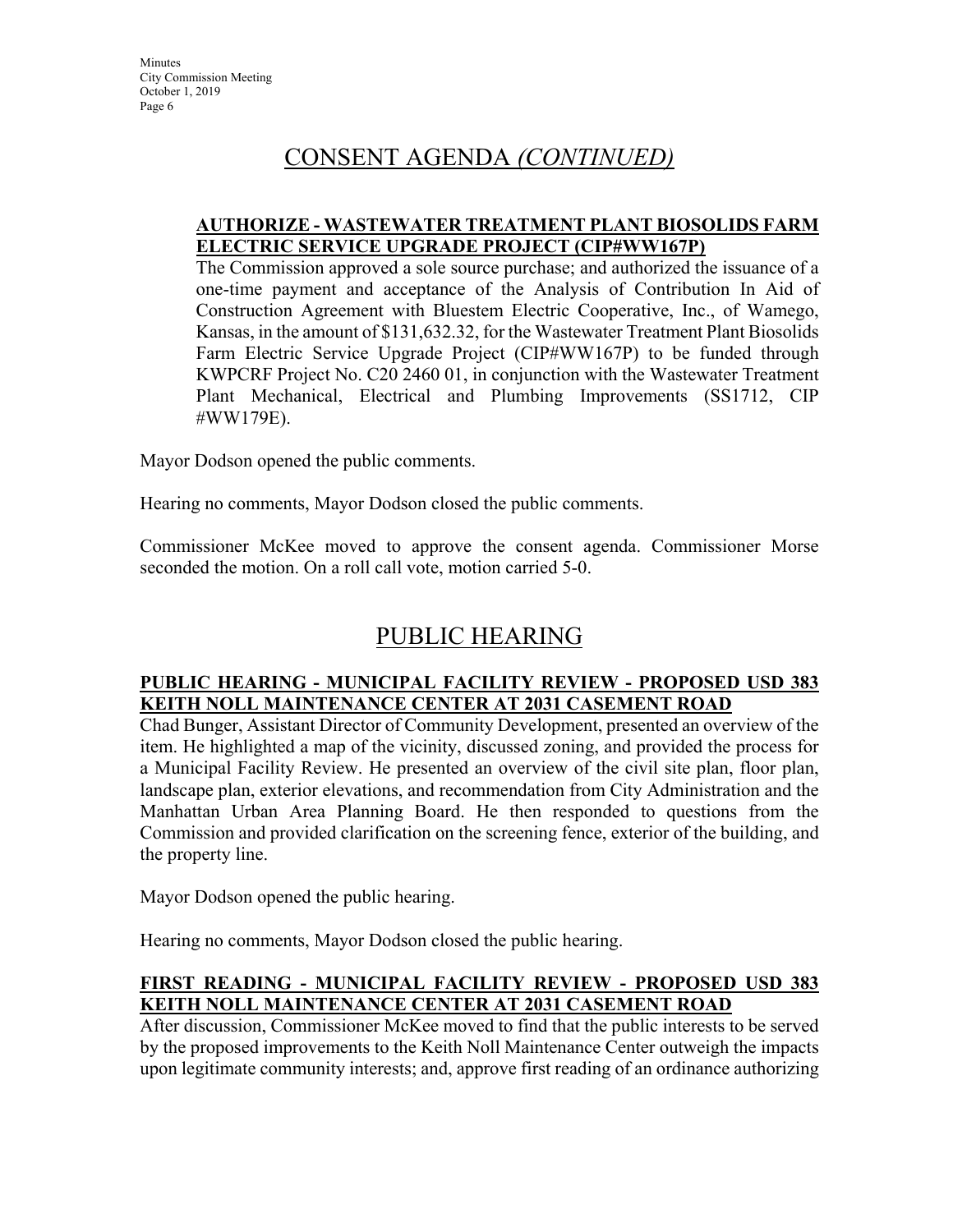### PUBLIC HEARING *(CONTINUED)*

#### **FIRST READING - MUNICIPAL FACILITY REVIEW - PROPOSED USD 383 KEITH NOLL MAINTENANCE CENTER AT 2031 CASEMENT ROAD**  *(CONTINUED)*

the proposed Municipal Facility of the proposed improvements to the Keith Noll Maintenance Center, located at 2301 Casement Road, based on the recommendation by the Planning Board and findings in the Staff Report *(See Attachment No. 1)* with four conditions of approval, modifying condition four by lowering the eight-foot-tall chain-link fence with screening slats to a six-foot tall chain link fence with screening slats shall be provided around the perimeter of the rear parking, storage, loading area, by December 31, 2021, if not before. Commissioner Butler seconded the motion. On a roll call vote, motion carried 5-0.

### GENERAL AGENDA

#### **REQUEST/AGREEMENT - MANHATTAN AREA CHAMBER OF COMMERCE - INCREASE AMOUNT OF ECONOMIC DEVELOPMENT FUNDING FOR EXPANDED ECONOMIC DEVELOPMENT INITIATIVES AND SERVICES**

Jason Hilgers, Deputy City Manager, presented an overview of the item. He highlighted the City/Chamber Agreement, discussed the proposed amendment request of an additional \$350,000 annually for a five-year period. He presented the Economic Development Fund and program budgets for the Manhattan Economic Development Opportunity Fund (MEDOFAB), Riley County Sales ½-cent Sales Tax for 2002-2012, and Riley County Sales  $\frac{1}{2}$ -cent Sales Tax for 2013-2022.

Wayne Sloan, Chair, Manhattan Area Chamber of Commerce Board of Directors, introduced the item. He provided background information regarding his business and informed the Commission that he was convinced now more than ever, the need to be aggressive in competing for new jobs and to expand economic development efforts as well as Region Reimagined efforts. He voiced concern in job growth and the talent of people necessary to sustain quality of life. He stated that Advantage Manhattan investors continue to make a financial commitment to economic growth and support the efforts of the Manhattan Area Chamber of Commerce.

Jason Smith, President and Chief Executive Officer, Manhattan Area Chamber of Commerce, presented an overview of the Chamber's request. He highlighted economic development results achieved since 2002, provided economic return and annual impacts, discussed the previous funding request in 2019, and highlighted economic development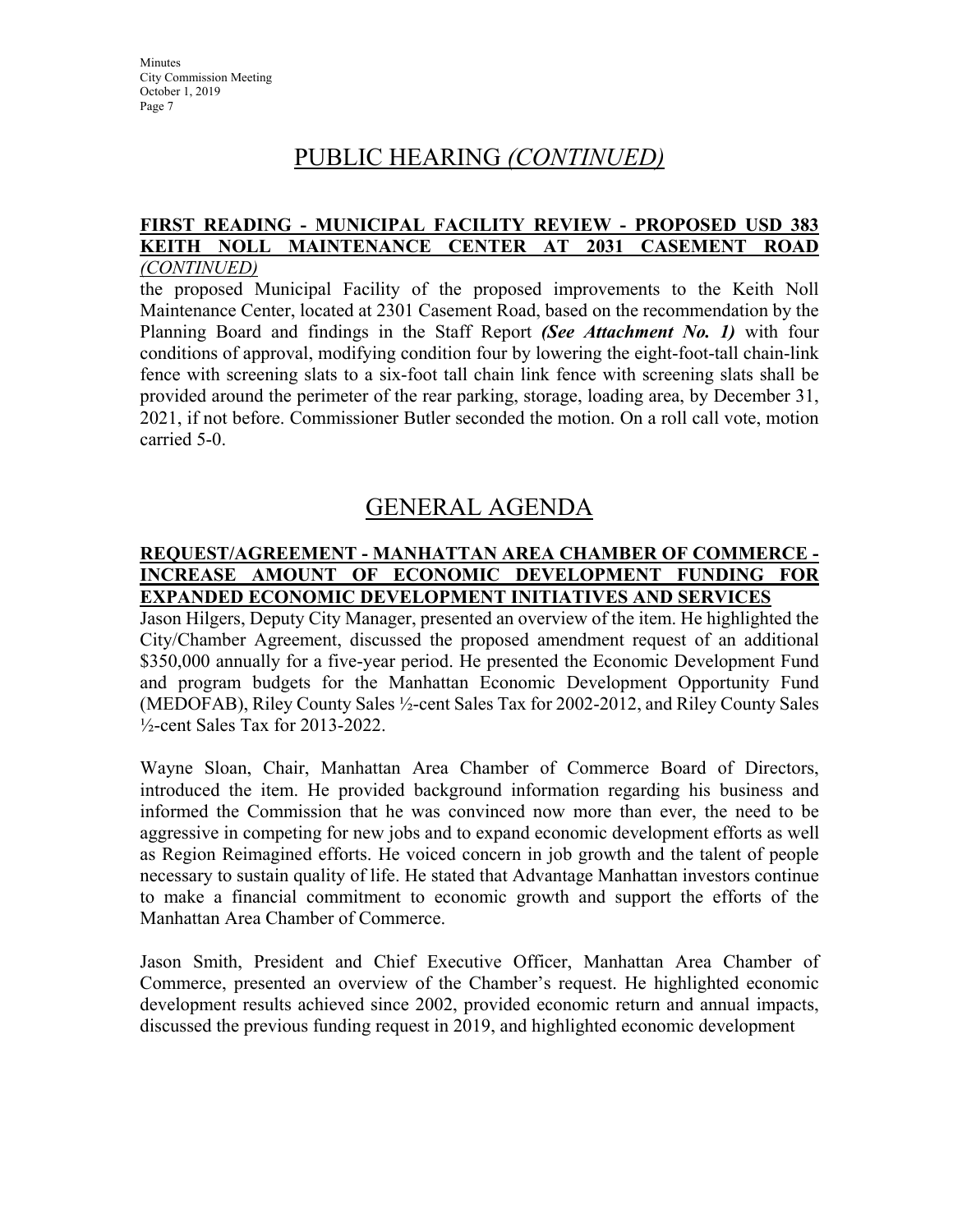#### **REQUEST/AGREEMENT - MANHATTAN AREA CHAMBER OF COMMERCE - INCREASE AMOUNT OF ECONOMIC DEVELOPMENT FUNDING FOR EXPANDED ECONOMIC DEVELOPMENT INITIATIVES AND SERVICES**  *(CONTINUED)*

funding sources from the private and public sectors in 2019, with over 70 percent of the revenue received from private sources. He highlighted economic development funding trends from 1998-2019 and provided regional comparisons for city investments. He then responded to questions from the Commission regarding total employment and job growth.

After comments and questions from the Commission, Jason Smith, President and Chief Executive Officer, Manhattan Area Chamber of Commerce, responded to questions from the Commission and discussed the Greater Manhattan Project and Region Reimagined. He highlighted the economic challenges, provided a chart showing total employment versus total private employment index, discussed a chart showing community metrics, and presented new/expanded economic development programs for the Greater Manhattan Project including economic diversification and entrepreneurship, talent, general initiatives, and economic development staff. He clarified the costs associated with the new/expanded programs and goals that would include a minimum of 500 new jobs above Metropolitan Statistical Area (MSA) average and \$50 million in private investment by the end of 2023. He stated the annual impact on the city of Manhattan would be a direct impact of \$590,000.00 and a total impact of \$1 million. He also highlighted a stretch goal of 1,000 new jobs above MSA average and \$50 million in private investment by the end of 2023. He stated the annual impact on the city of Manhattan would be a direct impact of \$878,625.00 and a total impact of \$1.3 million. He presented a list of metrics that would be reported annually and monthly. He then responded to questions from the Commission.

Larie Schoap, Chair Elect, Manhattan Area Chamber of Commerce Board of Directors, informed the Commission that she would be Chair of the Board next year and stated that she is convinced that Manhattan is positioned better than most communities in the state. She stated the Chamber has an incredible relationship with the City, businesses in the community, and educational partners. She said the economic development initiatives being proposed will require accountability and more information on activities and results will be seen. She asked the Commission to support the additional request for economic development initiatives and services.

Jason Smith, President and Chief Executive Officer, Manhattan Area Chamber of Commerce, responded to questions from the Commission regarding a new position being proposed, discussed workforce development initiatives and issues, and provided an update on Region Reimagined.

Commissioner Butler voiced concern with the lack of specifics on what the program will accomplish and what is the actual return on investment.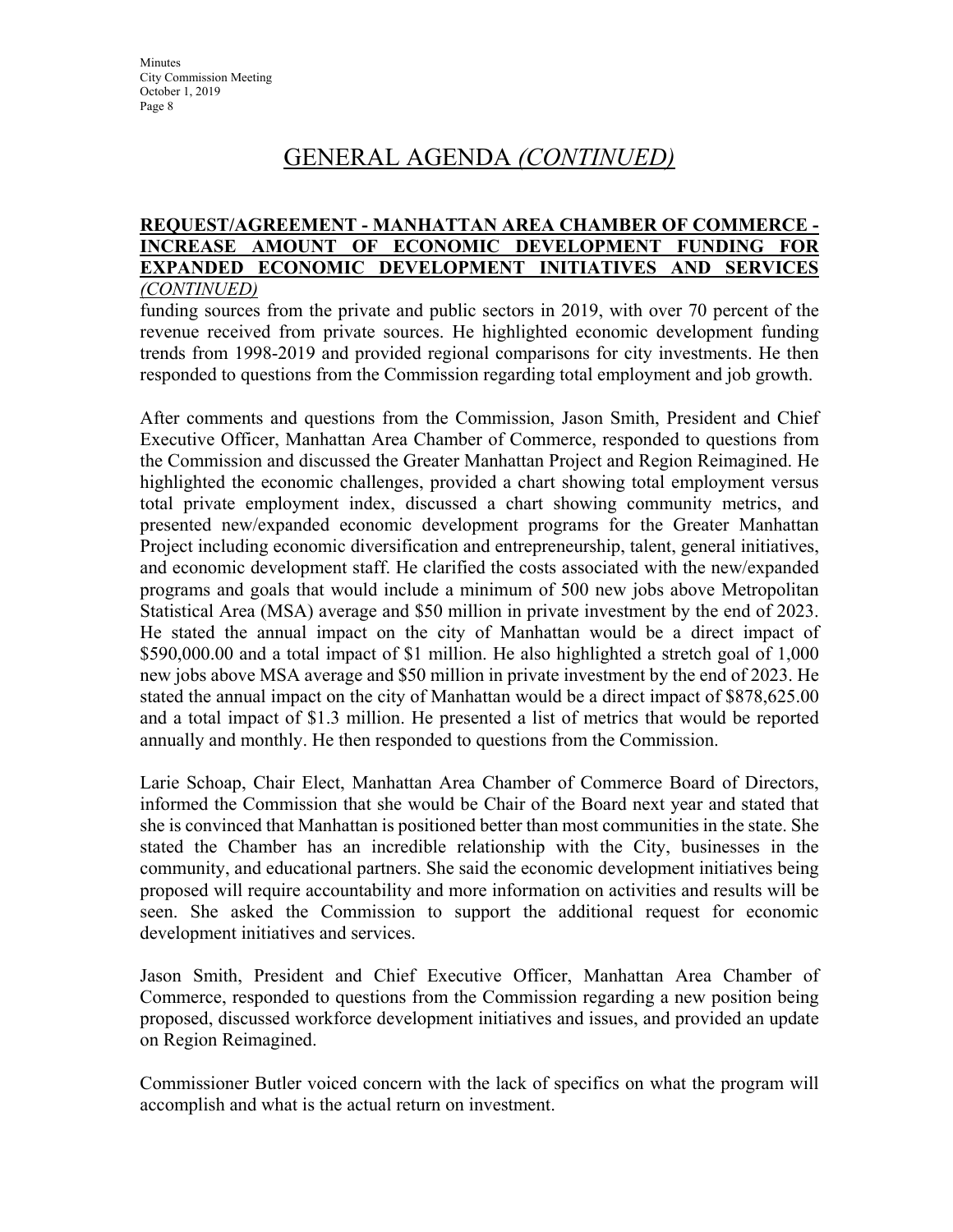#### **REQUEST/AGREEMENT - MANHATTAN AREA CHAMBER OF COMMERCE - INCREASE AMOUNT OF ECONOMIC DEVELOPMENT FUNDING FOR EXPANDED ECONOMIC DEVELOPMENT INITIATIVES AND SERVICES**  *(CONTINUED)*

Jason Smith, President and Chief Executive Officer, Manhattan Area Chamber of Commerce, responded to questions from the Commission and provided additional information on the economic impact to the city. He stated the private sector is contributing significantly to economic development initiatives and the City of Manhattan has not contributed to the level of other communities.

Commissioner Butler said the private investment is outstanding. He voiced concern with the length of the proposed agreement until we can translate this into sales tax receipts and actual jobs. He stated his preference would be to see what can be done in one year and to think about getting the sales tax renewed and also apply the new sales tax to the Pottawatomie County portion of the city too. He stated that he understood that money is needed to jumpstart this; however, he wanted the Chamber to report back with their results in one year. He provided his experience with an online program at Barton Community College and discussed a potential program that would attract retired military people to come to Manhattan.

Commissioner Morse said the City and the community have put a lot of effort into Region Reimagined. She said it has been a year in the making and the Chamber is continuing to assemble the staff and resources necessary.

Wayne Sloan, Chair, Manhattan Area Chamber of Commerce Board of Directors, stated that the City of Topeka has provided \$2.5 million for economic development. He voiced his support of the request from the Chamber and stated that investors in Advantage Manhattan also want to see a positive return on their investment and growth in the community.

Commissioner Reddi stated the importance of partnerships and voiced concern with the current sales tax revenue and major projects coming up that need to be done. She asked for more clear metrics than shown and asked about the number of new jobs being projected.

Jason Smith, President and Chief Executive Officer, Manhattan Area Chamber of Commerce, responded to questions from the Commission regarding the projected number of new jobs, metrics and performance measures, and specific projects for Manhattan that may have a regional benefit.

Mayor Dodson stated that with or without the sales tax, this investment needs to happen. He said the City of Topeka invests \$2.5 million in their economic development initiatives.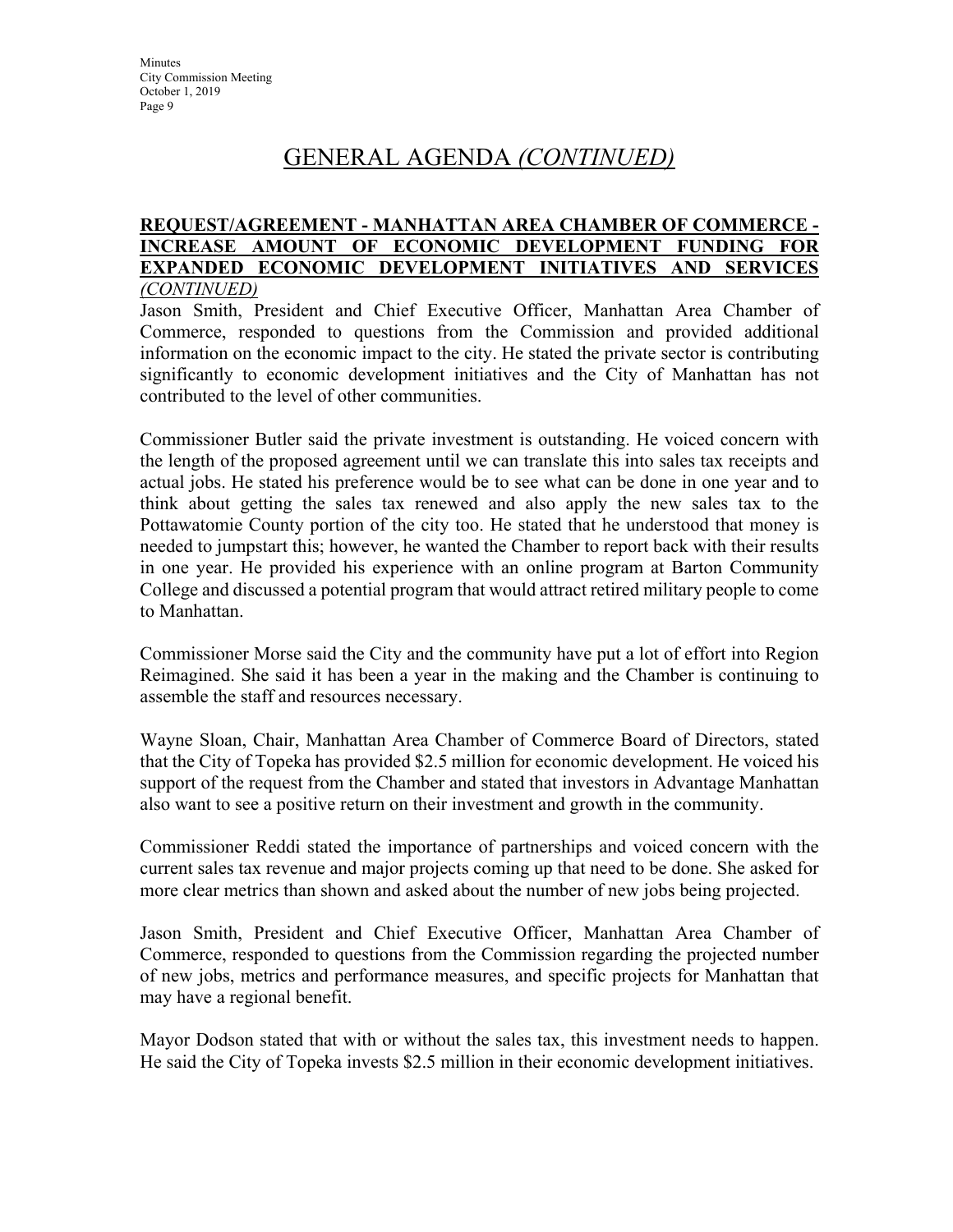#### **REQUEST/AGREEMENT - MANHATTAN AREA CHAMBER OF COMMERCE - INCREASE AMOUNT OF ECONOMIC DEVELOPMENT FUNDING FOR EXPANDED ECONOMIC DEVELOPMENT INITIATIVES AND SERVICES**  *(CONTINUED)*

He commented that Advantage Manhattan has received significant private investment for economic development initiatives and said that local businesses would not commit funds at that level for no benefit. He highlighted economic development successes in the community and said that if we do not do this, we are going to sit right where we are right now. He stated that as either a private citizen or a company, if you do not make an investment you are not going to do well in the long run. He said this does not mean there is not any risk, but that is why we do these kind of things. He voiced his support for the proposal and stated this is an investment in our future.

Commissioner Morse stated that she supports the proposal and need to move the item forward. She reiterated that the City and community has spent a lot of time on Region Reimagined and was enthusiastic about our future.

Commissioner McKee stated that he does not oppose funding economic development, but felt the process has gone too slow and wanted the Chamber to be more aggressive. He said that as an elected official, he was frustrated that plans seem to get dusty and that after two years; we still do not have much to show from Region Reimagined. He stated that if you came to the Commission to fund a start-up center and provided information on why it would be a great idea and here is why, those are things that I want to do and get excited about. He reiterated that he was not against funding economic development, but was hesitant in funding plans that are created and then not much coming from them.

Jason Smith, President and Chief Executive Officer, Manhattan Area Chamber of Commerce, agreed the Chamber should be more aggressive. He commented that the Chamber went through a major change with the retirement of the former president and CEO and his short tenure in the position. He informed the Commission that his history in other communities have accomplished these things, but stated it is hard to move forward with uncertainty about resources.

Mayor Dodson opened the public comments.

Hearing no comments, Mayor Dodson closed the public comments.

Commissioner Butler stated that he wanted to see more metrics on how the City's investment would improve sales tax receipts and property tax revenue. He reiterated that funding for five years is too long and advocated funding for a one-year period. He said then the Chamber can come back to the Commission and demonstrate that you actually did what you said you were going to do.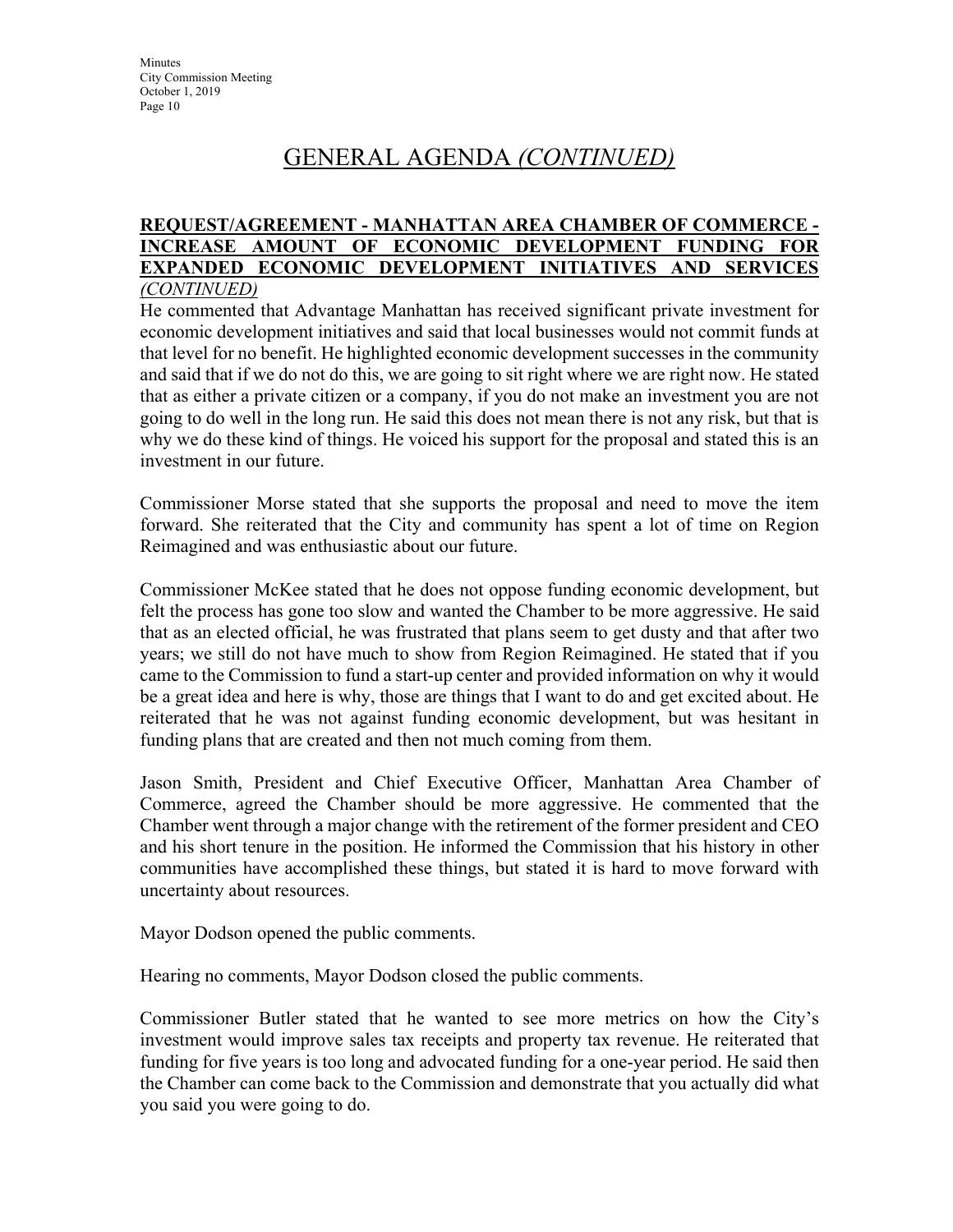#### **REQUEST/AGREEMENT - MANHATTAN AREA CHAMBER OF COMMERCE - INCREASE AMOUNT OF ECONOMIC DEVELOPMENT FUNDING FOR EXPANDED ECONOMIC DEVELOPMENT INITIATIVES AND SERVICES**  *(CONTINUED)*

Commissioner Morse voiced approval in accepting the proposal from the Manhattan Area Chamber of Commerce. She stated that she was supportive to commit resources for five years and wanted this group to plan and market resources in order to see results.

Ron Fehr, City Manager, responded to questions from the Commission regarding the fiveyear commitment being requested. He stated that funding would be subject to annual appropriations by the City Commission.

Commissioner Reddi stated that she is supportive of the Chamber; however, she wanted to wait until after the November election to vote on this item. She discussed other significant projects that would require substantial funds including the North Campus Corridor, Aggieville development, and the levee system. She stated that she is in support of being proactive for the region, but wanted to pause for maybe a month and revisit the item.

Commissioner Morse said we are fortunate to be in a situation where we can move forward with this project. She said this would provide a big benefit for Manhattan and its future.

Mayor Dodson stated that he was not sure how we could tolerate a one-year plan. He asked to consider the benefit to the community and the need to build the city so the reliance on individuals is reduced.

After additional discussion and comments from the Commission, Commissioner Morse moved to approve the request from the Manhattan Area Chamber of Commerce for additional economic development funding and authorize City Administration to finalize and the Mayor and City Clerk to execute the expansion of the Economic Development Agreement with the Chamber of Commerce. Mayor Dodson seconded the motion. On a roll call vote, motion failed 3-2, with Commissioners Butler, McKee, and Reddi voting against the motion.

Ron Fehr, City Manager, responded to questions from the Commission. He stated the proposed Agreement could be modified and come back with the other Chamber and CVB agreements for final consideration and approval.

Commissioner Reddi stated that she wanted to revisit the same proposal.

Commissioner Morse requested that the same item come back to the City Commission in November after the election.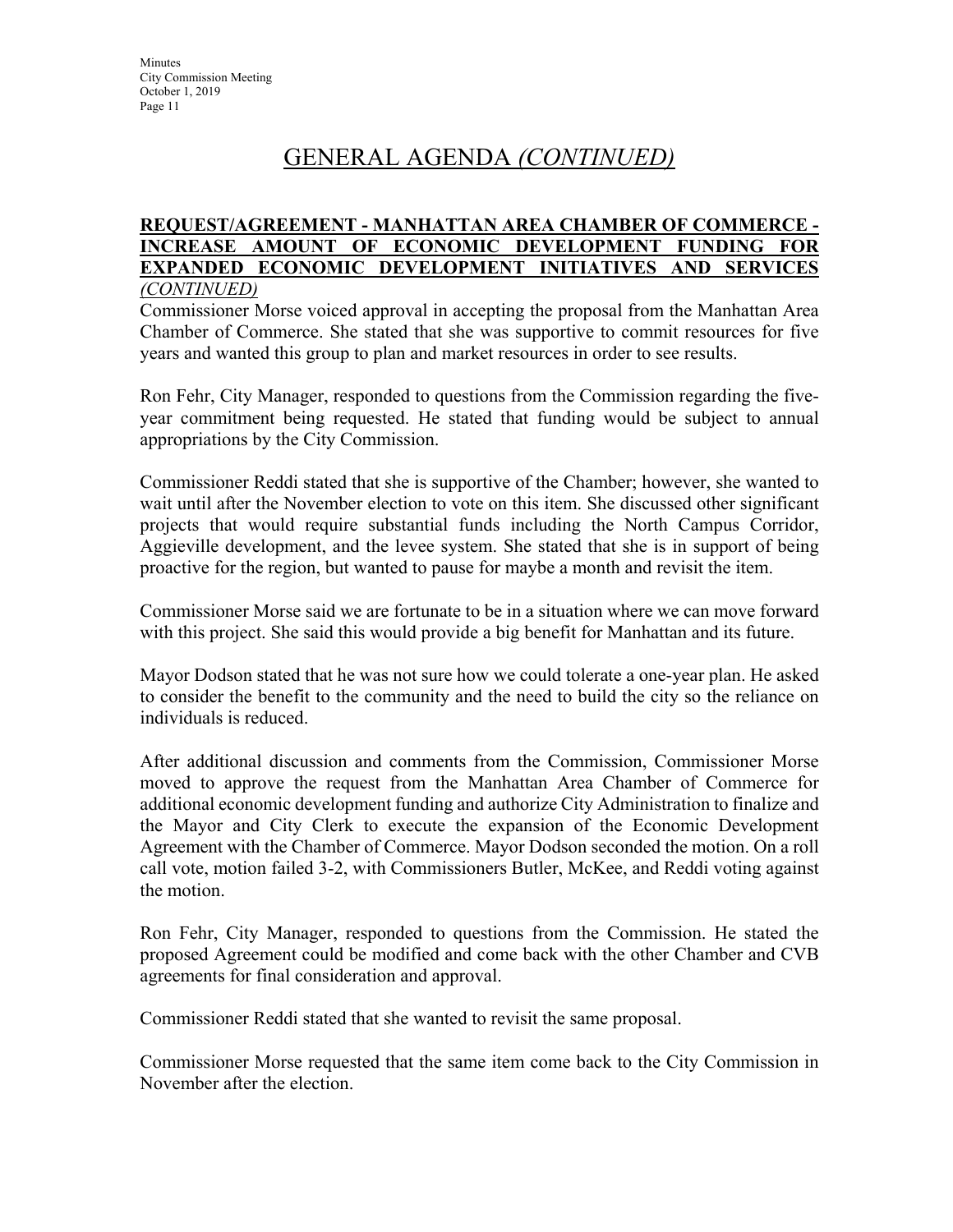#### **REQUEST/AGREEMENT - MANHATTAN AREA CHAMBER OF COMMERCE - INCREASE AMOUNT OF ECONOMIC DEVELOPMENT FUNDING FOR EXPANDED ECONOMIC DEVELOPMENT INITIATIVES AND SERVICES**  *(CONTINUED)*

Commissioner McKee also wanted to bring the item back to the Commission in November.

Mayor Dodson clarified the desire of a majority of Commissioners to bring back the same proposal as soon as possible following the election.

After further discussion, Commissioner Morse moved that this proposal return to the Commission for consideration at the first legislative meeting after the election on November 5. Commissioner Reddi seconded the motion. On a roll call vote, motion carried 5-0.

#### **RELEASE - MANHATTAN AREA TECHNICAL COLLEGE ECONOMIC DEVELOPMENT AGREEMENT**

Jason Hilgers, Deputy City Manager, presented an overview of the item. He highlighted past loans and grants provided from the City of Manhattan to the Manhattan Area Technical College (MATC), discussed the status of the conventional loan and forgivable loan, and informed the Commission that MATC is requesting a release from the City to redirect funds being held for accountability purposes to help finance a new roof at MATC.

Mayor Dodson opened the public comments.

James Genandt, President/Chief Executive Officer, Manhattan Area Technical College (MATC), thanked the Commission for their partnership and collaboration. He provided information on the importance to drive workforce initiatives in the community. He highlighted the work of MATC and stated the College was recently recognized as a top 25 technical college in the nation. He thanked the Commission for their support and consideration of their request.

Hearing no other comments, Mayor Dodson closed the public comments.

After discussion and comments from the Commission, Commissioner Butler moved to authorize the Mayor and City Clerk to execute a Release for Manhattan Area Technical College (MATC) from their existing Economic Development Agreement. Commissioner McKee seconded the motion. On a roll call vote, motion carried 5-0.

### **FIRST READING - MODIFY - WATER AND SEWER RATES AND CHARGES, EFFECTIVE JANUARY 1, 2020**

Randy DeWitt, Assistant Director of Public Works, presented an overview of the item. He provided an update on the Water and Wastewater Utility and presented the proposed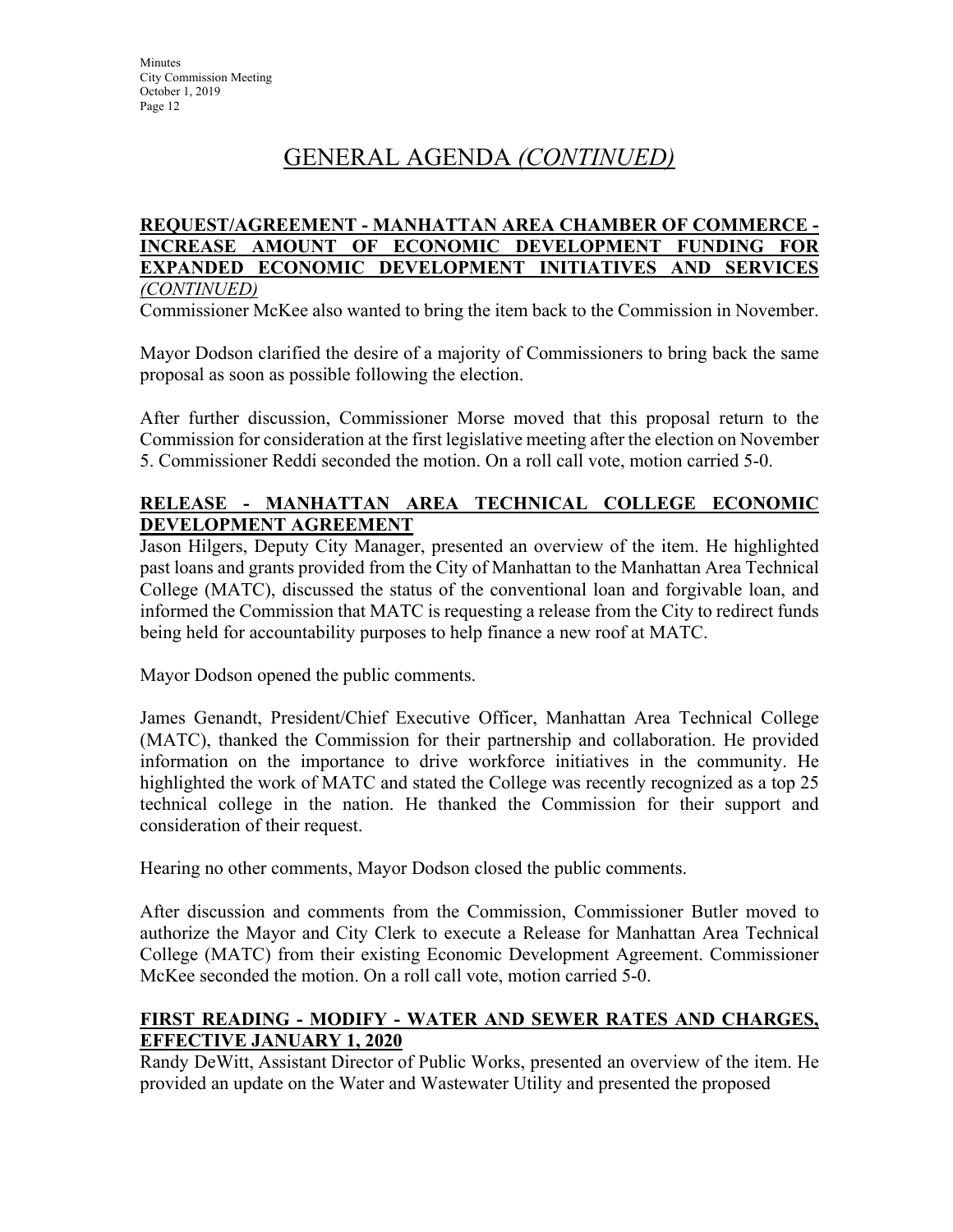## GENERAL AGENDA (*CONTINUED*)

#### **FIRST READING - MODIFY - WATER AND SEWER RATES AND CHARGES, EFFECTIVE JANUARY 1, 2020** *(CONTINUED)*

wastewater rates scenarios with Scenario A, Scenario B, and Scenario C. He presented charts showing customer impacts for residential and business customers as well as scenario comparisons with pros and cons of each scenario. He discussed the annual General Fund transfer over an eight year period; presented charts showing the average monthly sewer bill and water bill comparisons with other cities; provided charts showing the Wastewater Fund balance, Wastewater Fund revenues versus expenses, and Wastewater Fund adjustments; and average monthly sewer bill comparisons with other cities. He then responded to questions from the Commission regarding the recommended increases in rates and consumptions.

Commissioner Butler stated that he appreciated the data presented. He discussed the use of General Fund transfers and requested that in the future, the transfers be broken down precisely for the services being provided. He stated that his preference would be to go with Scenario B to ensure that users are paying for the units being used.

Mayor Dodson discussed the options provided and the different scenarios for residential and businesses. He said that he preferred Scenario A.

Commissioner Reddi stated that the proposal presented is acceptable to her, with Scenario A. She said the proposed rates are reasonable and provided additional considerations.

Randy DeWitt, Assistant Director of Public Works, responded to questions from the Commission. He provided additional information on the impacts proposed to a residential customer and considerations with winter quarter average comparisons.

Commissioner McKee stated that overall; he was okay with Scenario A. He voiced considerations for those being impacted more significantly.

Commissioner Morse said that she would support Scenario A.

Mayor Dodson opened the public comments.

Hearing no comments, Mayor Dodson closed the public comments.

Commissioner Butler reiterated that he preferred Scenario B. He stated that water customers should be charged with the amount being consumed.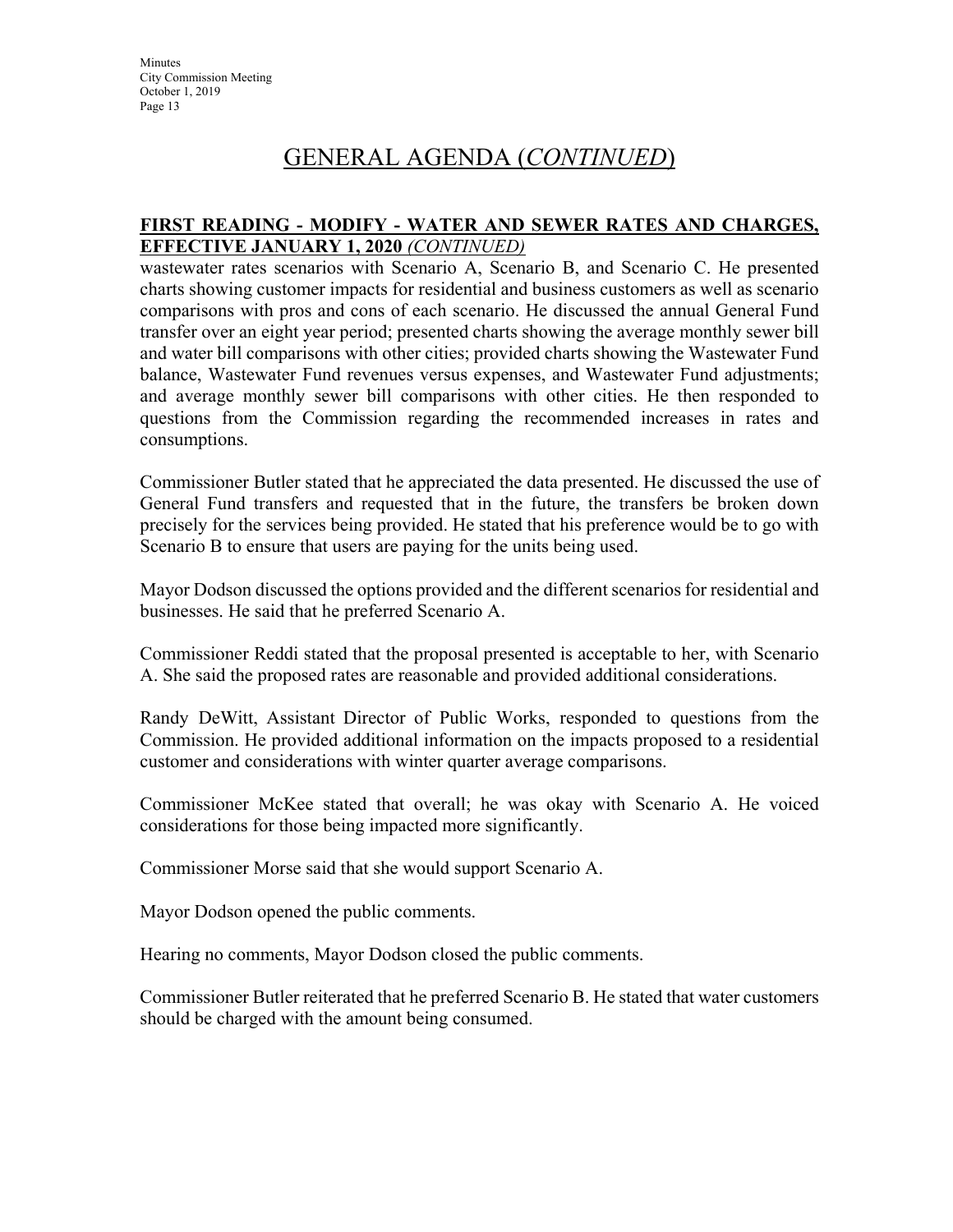#### **FIRST READING - MODIFY - WATER AND SEWER RATES AND CHARGES, EFFECTIVE JANUARY 1, 2020** *(CONTINUED)*

After additional discussion and comments from the Commission, Commissioner McKee moved to approve first reading of ordinances amending applicable sections of Chapter 32 of the Code of Ordinances to modify water and sewer rates and charges by 5% and sewer minimum charges and usage rates as recommended in Scenario A *(See Attachment No. 2)*, effective January 1, 2020. Commissioner Reddi seconded the motion. On a roll call vote, motion carried 4-1, with Commissioner Butler voting against the motion.

### **FIRST READING - INCREASE - COMMERCIAL STORMWATER RATES, EFFECTIVE JANUARY 1, 2020**

Brian Johnson, City Engineer, presented an overview and background information on the item. He highlighted the future stormwater rate adjustments, presented a chart showing the Fund balance, discussed peer cities monthly stormwater fees, reviewed 2019 non-budgeted expenses, and presented future Capital Improvement Projects. He provided options for stabilizing the Fund in out years and responded to questions from the Commission.

Ron Fehr, City Manager, provided additional information on the item. He informed the Commission on expenses related to flood repairs and options for stabilizing the Fund in the future.

Mayor Dodson opened the public comments.

Hearing no comments, Mayor Dodson closed the public comments.

After discussion, Commissioner Butler moved to approve first reading of an Ordinance amending Section 32-185 of the Code of Ordinances setting the commercial Stormwater rate at \$5.47 per month, per Equivalent Unit and the residential Stormwater rate at \$6.34 per month, effective January 1, 2020. Commissioner McKee seconded the motion. On a roll call vote, motion carried 5-0.

# EXECUTIVE SESSION

At 9:55 p.m., Commissioner Reddi moved to recess into Executive Session to discuss potential litigation pursuant to the exception for consultation with the City Attorney which would be deemed privileged in an attorney-client relationship, pursuant to K.S.A. 75- 4319(b)(2), and to resume the open meeting at 10:15 p.m. in the City Commission Room. Commissioner McKee seconded the motion. On a roll call vote, motion carried 5-0.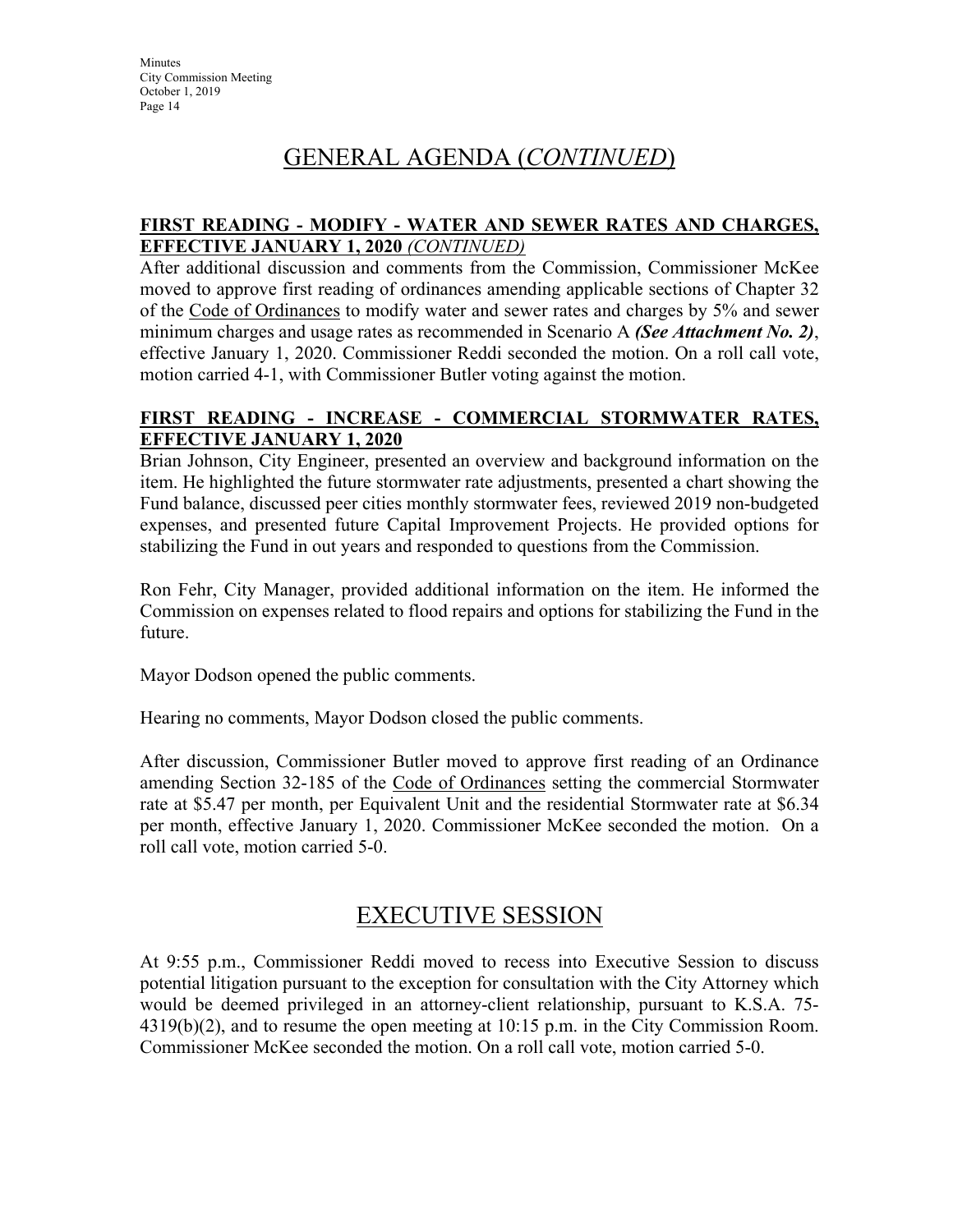### **EXECUTIVE SESSION (CONTINUED)**

At 10:15 p.m., the Commission reconvened with Mayor Dodson and Commissioners Reddi, Butler, McKee, and Morse in attendance. Mayor Dodson stated that no binding action was taken during Executive Session, therefore no vote in the open meeting is needed.

### **ADJOURNMENT**

At 10:15 p.m., the Commission adjourned.

ees, MMC, City Clerk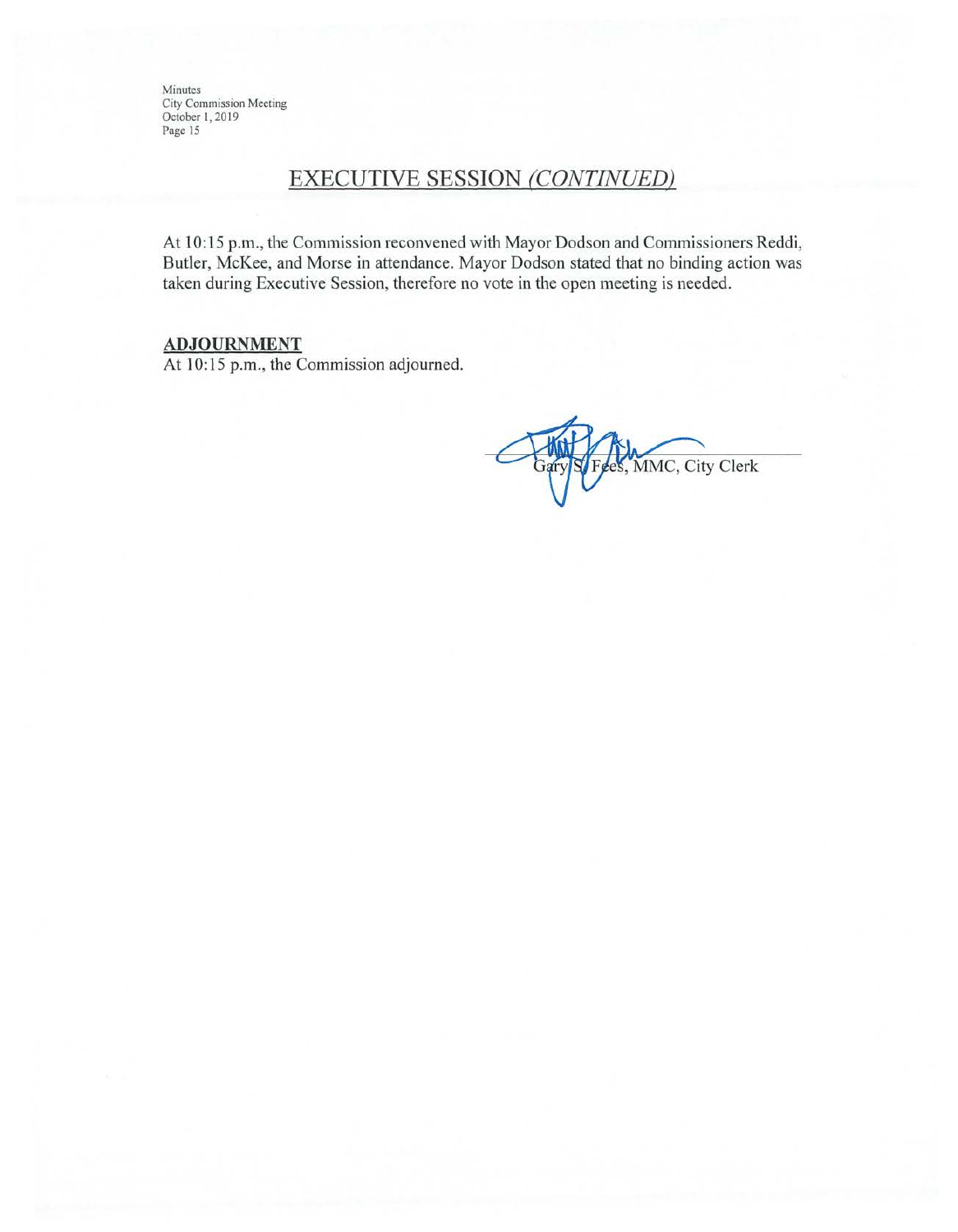# Staff Report

Community Development Department



*Attachment No. 1*

| <b>Municipal Facility Review</b>     | Keith Noll Maintenance Center           |  |  |  |
|--------------------------------------|-----------------------------------------|--|--|--|
| Case No:                             | file no. MFC-19-059                     |  |  |  |
| To:                                  | Manhattan Urban Area Planning Board     |  |  |  |
| From:                                | Barry Beagle, AICP, Senior Planner      |  |  |  |
| <b>Applicant:</b>                    | Gould Evans (Jonathan Jay Holley)       |  |  |  |
| Owner:                               | Unified School District 383             |  |  |  |
| <b>Property Location:</b>            | 2031 Casement Road                      |  |  |  |
| <b>Total Area:</b>                   | 2.85 acres                              |  |  |  |
| <b>Date Neighborhood Meeting:</b>    | August 9 and 15, 2019                   |  |  |  |
| <b>Date Public Notice Published:</b> | August 23, 2019                         |  |  |  |
| Date of Public Hearing:              | Planning Board: September 16, 2019      |  |  |  |
|                                      | City Commission: October 1, 2019        |  |  |  |
| <b>Current Zoning:</b>               | R-1, Single-Family Residential District |  |  |  |



*Figure 1. Vicinity Map*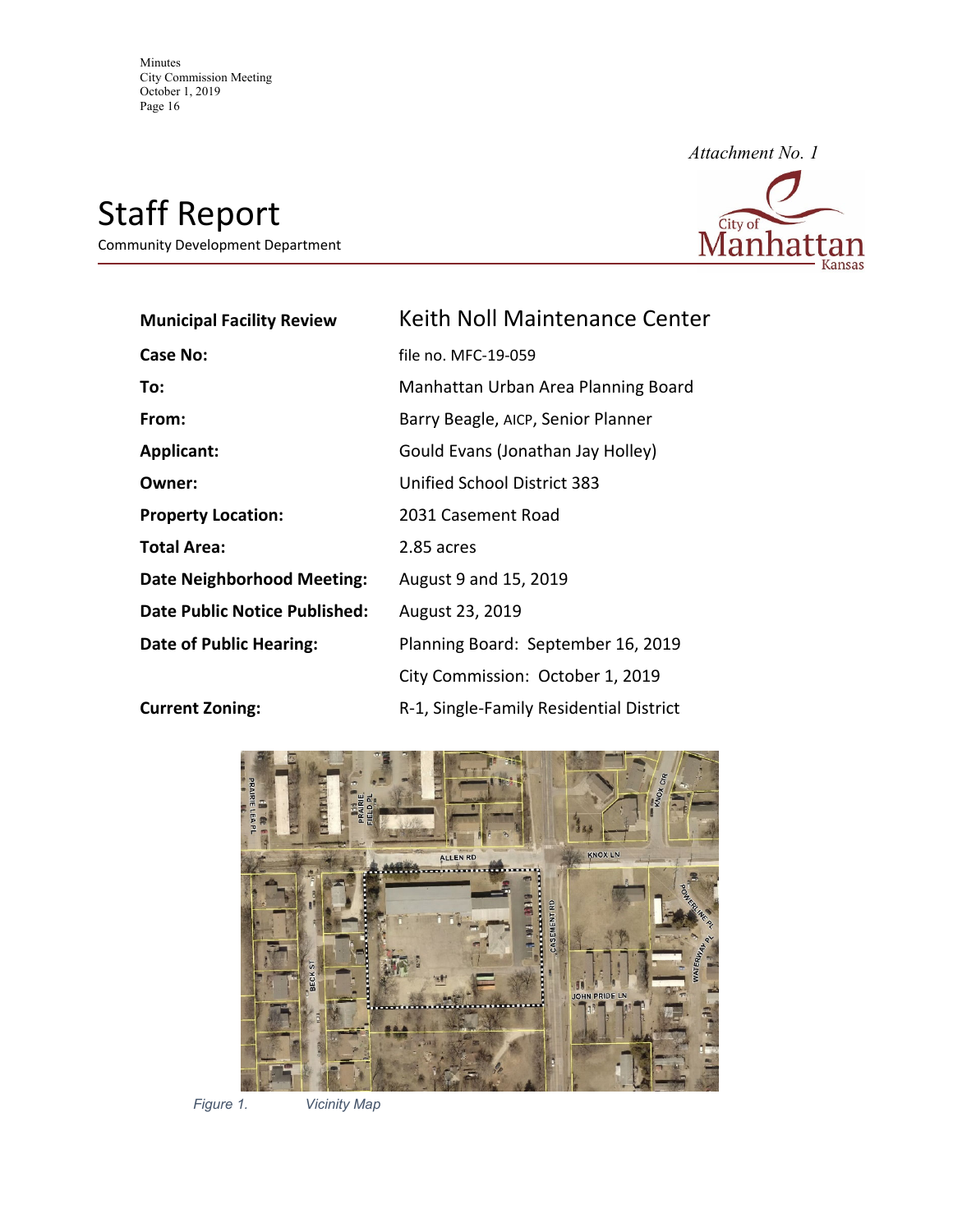*Attachment No. 1* 

#### **MUNICIPAL FACILITY PROCESS:**

The Municipal Facility Review process is outlined in Section 3-412 of the Manhattan Zoning Regulations (attached), which indicates, in part, that: "Any public utility, or facility, owned and operated by either the State or a Municipality is hereby authorized as a permitted use in any zoning district, subject to the remaining provisions of this section."

If a utility or facility is specifically listed in a zoning district as a permitted or conditional use, the municipality can follow the requirementsset out in Article IV, District Regulations, or follow the provisions of Section 3‐412. If the utility or facility is not set out in a zoning district in which it is proposed, the utility or facility must follow the provisions of Section 3‐412.

The process requires that both the Manhattan Urban Area Planning Board and the City Commission hold public hearings on the proposal. This process is not a rezoning action, but a process whereby the Planning Board and the City Commission consider the proposal by **balancing the public interests to be served by a proposed Municipal Utility or Facility, as opposed to the impact upon public interests intended to be protected by the Zoning Regulations**. In performing this balancing test and evaluating a proposed facility or use, the Planning Board and City Commission must consider the factors listed under the Staff Report headings.

The City Commission is not bound by the recommendations of the Planning Board, nor is it obligated to return the matter to the Planning Board for reconsideration, unless the City Commission chooses to do so. If the City Commission approves the request, it does so by adoption of an ordinance, following a public hearing.

#### **EXISTING USE:**

The subject property comprises 2.85‐acres and the site of the USD 383 Keith Noll Maintenance Center. The maintenance center provides grounds and building maintenance for all district facilities. In a document produced by the Maintenance Department titled *2019 Manhattan‐Ogden USD 383 Maintenance and Facilities Procedures*, it indicates "our team supports and maintains approximately 1.3 million square feet of building spaces and just under 300‐acres of grounds at the District's 21 locations. The Maintenance Department supports 102 full- and part-time employees including a custodial team 86 employees and a maintenance team of 16 employees. The bulk of the custodial staff are believed to be distributed among the district's 21 sites around the community and not stationed at the maintenance center.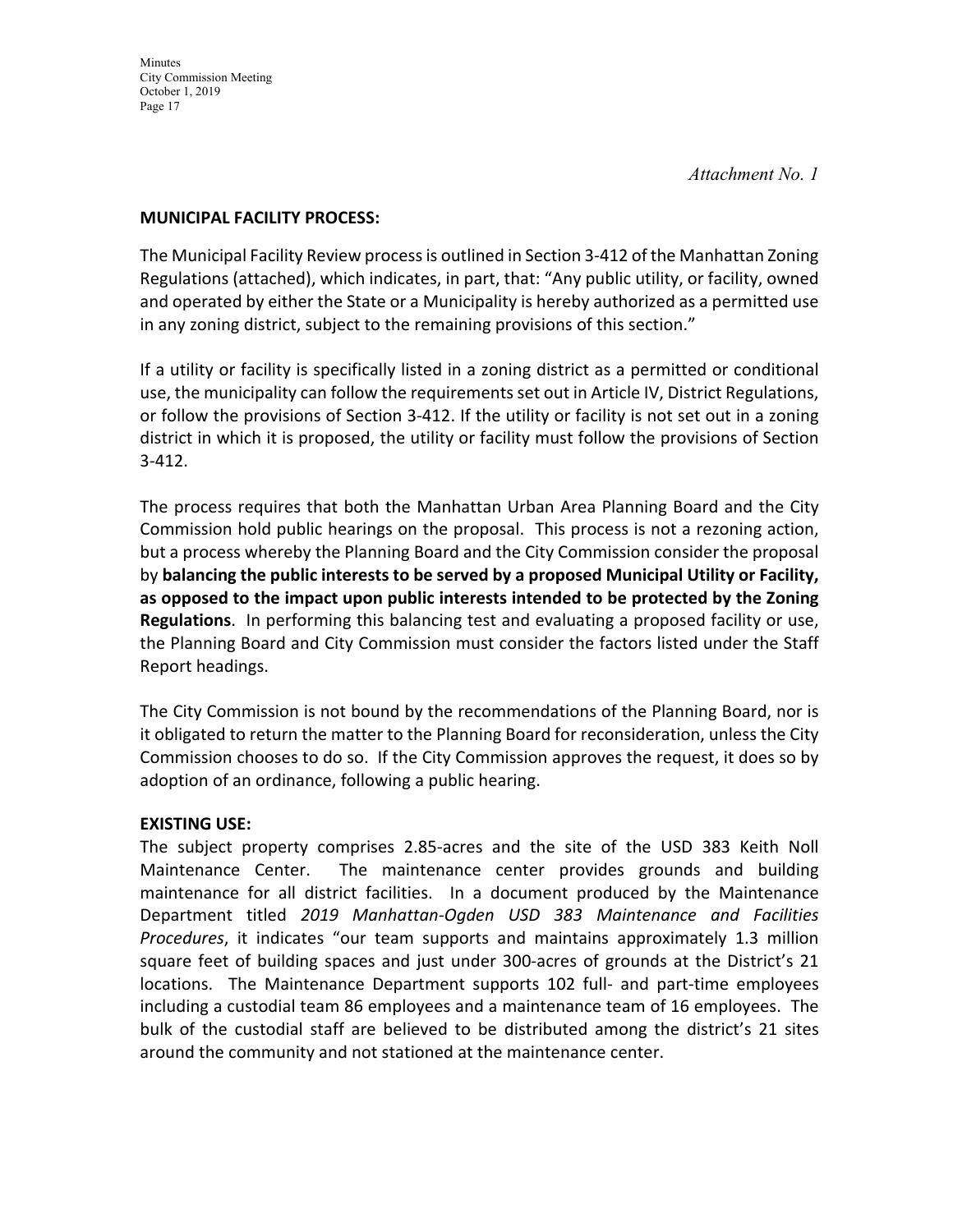#### *Attachment No. 1*

As presently improved, the site includesthree (3) building sections constructed at different times. "Strong School" initially constructed in 1920 consists of two‐stories has been converted to an office use for the Maintenance Department that includes a total square footage of 5,406 square feet. A maintenance shop of 4,284 square feet was constructed in 1962 immediately north of and ultimately connected to the former school building. In 1974, a 11,640 square foot warehouse was constructed along Allen Road and connected to the shop building. Access is limited to a single point each on Allen Road and Casement Road. The access on Allen Road is located near the intersection with Casement Road, and, in the southern one‐quarter of the property on Casement Road. A fence enclosed storage yard is located behind the existing buildings and used for general storage, loading and unloading of materials/supplies and a fueling station.

#### **PROPOSED USE:**

The Manhattan‐Ogden Unified School District (USD 383) is proposing to make improvements to the Keith Noll Maintenance Center at 2031 Casement Road. The proposed project provides for the demolition of the two‐story school building (5,406 square feet) and shop building (4,284 square feet) and build in their place a new 11,630 square foot, single-story structure that combines administrative office space (6,347 square feet) with warehouse/workshop space (5,292 square feet). This modernization project also includes a partial restoration of paving and curb and gutter in the parking area along Casement Road and within the storage area behind the building.

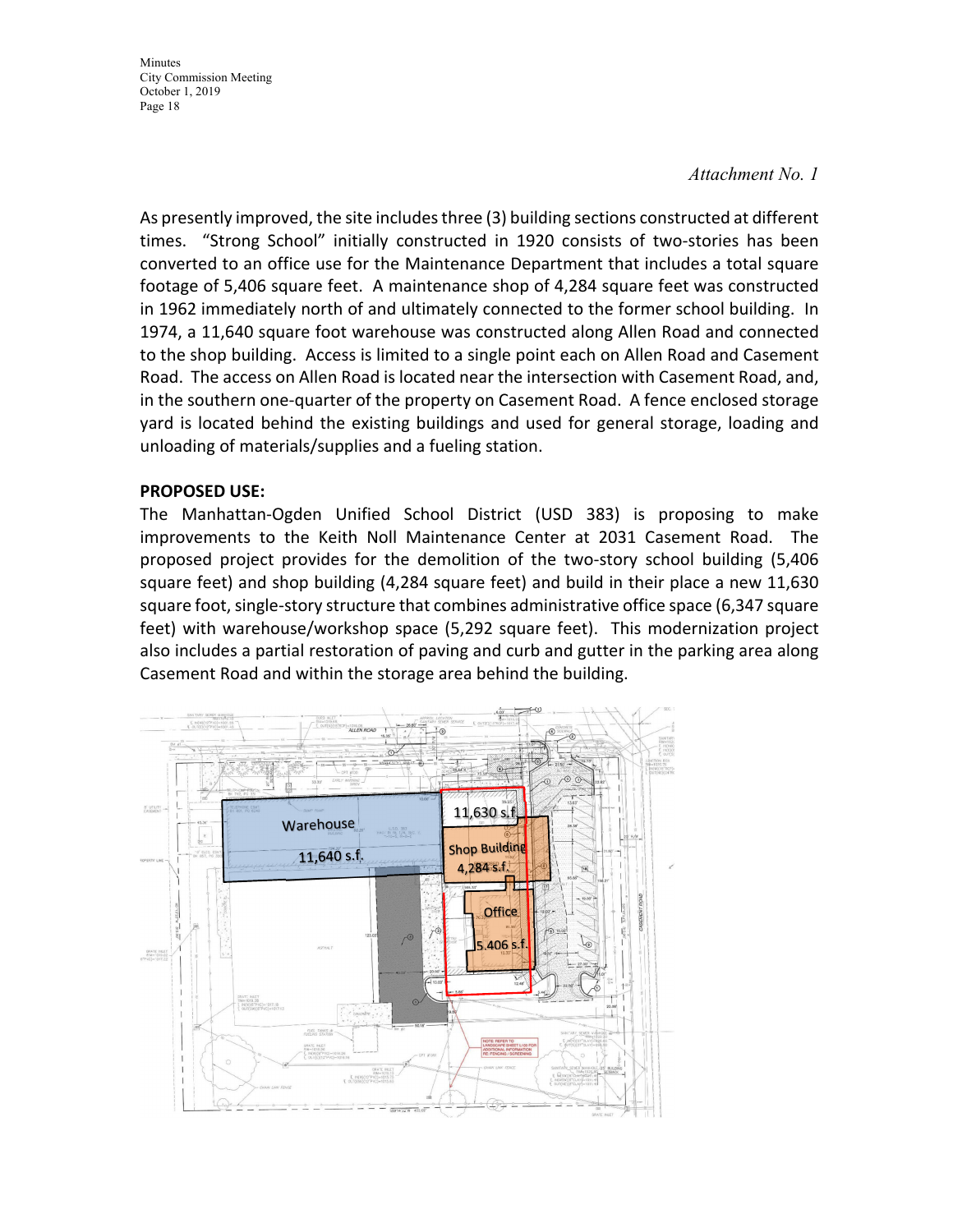*Attachment No. 1* 

#### *Exterior Appearance*.

The new structure will be a one‐story, metal skin building that will be structurally attached to the existing 11,640 square foot warehouse building along Allen Road. The accompanying Exterior Elevations drawing (A201) supplied by the applicant indicates the metal façade will be of a light colored, light gray or off‐white with a medium blue accent color at window and door trim, gutters and downspouts. The exterior design will also include a three (3) foot metal panel wainscoting, of a complimentary medium gray color that will extend around the base of the new building.

#### *Parking and Circulation.*

In conjunction with the partial repaving of the existing parking lot, the parking configuration and traffic flow will change. Currently, the parking lot along Casement Road consists of 24 perpendicular (90 degree) parking stalls accessible by a central drive aisle affording two‐way traffic between the access points on Allen Road and Casement Road. With the construction of the new building, the parking lot will be reconfigured with 60‐ degree angled parking facilitating a one‐way traffic flow with vehicles entering through the Allen Road access drive and exiting through the Casement Road access drive. The access drive on Casement Road will continue to be the point of access to the storage yard behind the building. The new parking lot design will increase the amount of on‐site parking from 24 to 35 spaces. If the off‐street parking requirements were applied to the interior spaces within the new combined buildings (i.e. business and professional office; and, warehouse, storage and wholesale establishments) a total of 29 parking spaces would be required.

#### *Landscaping and Screening.*

In accordance with the Zoning Regulations, five percent (5%) of the parking area isrequired to be landscaped. The calculated area of parking and driveways is 11,480 square feet of which five percent (5%) is 574 square feet. In addition, one (1) tree of  $2\frac{1}{2}$  caliper shall be provided for each 5,000 square feet of parking area. Based on the size of the parking area, at least two (2) trees are required.

Based on the accompanying Landscape Plan (L100), the applicant proposes to install foundation plantings within a six (6) foot wide landscape strip along the east side of the new building; and, a four (4) foot wide landscape strip along its north side. The combined area of both landscape strips is 1,112 square feet. Plant material within the foundation planting areas include Karl Foerster Grass, Lil Diddy Viburnum, Shenandoah Switch Grass, Daylilly, Buckthorn, Prarie Dropseed and Daffodil, Gray Guardian Juniper, Siberian Iris, and, Brandywine Viburnum. Given their proximity to the parking lot, the proposed foundation plantings meet and exceed the amount of parking lot landscaping required. Two (2) Swamp White Oak trees are to be installed within the parking area, one (2) at the north drive entrance off of Allen Road, and one (1) at the southwest corner of the parking area.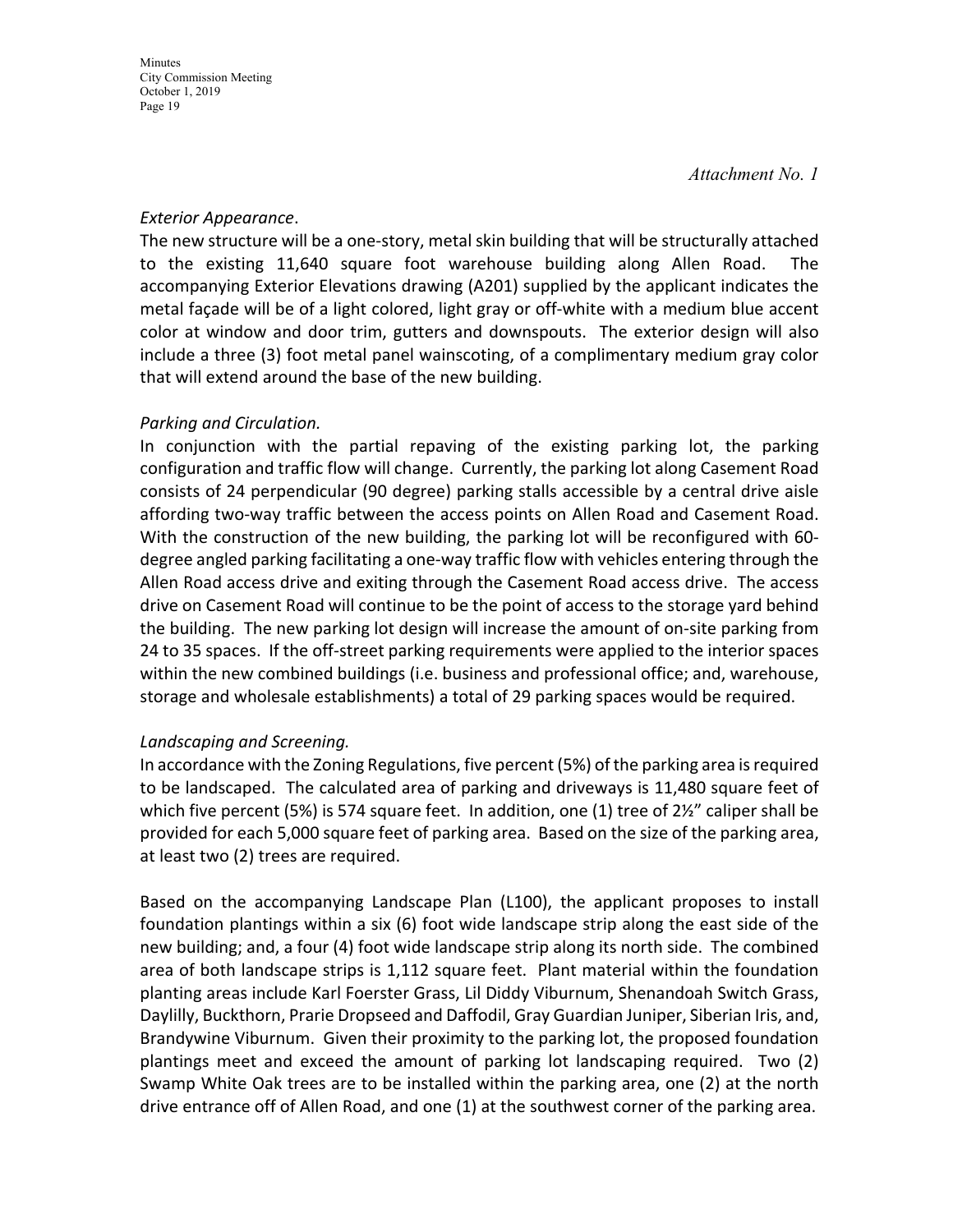#### *Attachment No. 1*

All motor vehicle loading berths for loading and unloading of materials which abut or are adjacent to a residential district shall be screened by sight obscuring screening of not less than six (6) feet nor more than eight (8) feet in height. The existing loading and storage yard to the rear of the building is enclosed by a six (6) to eight (8) foot tall chain‐link fence. To satisfy this requirement, the applicant proposes to install an eight (8) foot chain‐link privacy fence, gray color, installed over existing poles. In the attached letter from Mr. Jonathan Jay Holley dated September 3, 2019, he indicates the districts willingness to convert the existing fence to a privacy fence, however, due to budgetary reasons they would like to delay its installation until no later than December 31, 2021.

#### **PHYSICAL AND ENVIRONMENTAL CHARACTERISTICS:**

The site is a relatively flat corner lot with approximately 402‐feet of frontage along Allen Road to the north and 315‐feet of frontage on Casement Road to the east. The site has long been established as a maintenance center in conjunction with the USD 383 school district. The 2.85‐acre site is presently bounded by the Prairie Glen apartment complex (PUD), and, two (2), two‐family dwellings (R‐2) to the north; by the Countryside mobile home community (R‐5) to the east; and, single‐family residential development (R‐1) to the south and west.

**THE FOLLOWING SEVEN (7) FACTOR SHALL BE CONSIDERED WHEN BALANCING THE PUBLIC INTERESTS TO BE SERVED BY THE CONSTRUCTION OR EXPANSION OF THE UTILITY OR FACILITY, AS OPPOSED TO THE IMPACT UPON THE INTERESTS INTENDED TO BE PROTECTED BY THE ZONING REGULATIONS.**

- **1. THE NATURE AND SCOPE OF THE MUNICIPALITY OR STATE AGENCY:** USD 383 is the Manhattan‐Ogden Unified School District and is the public school system for the greater Manhattan and Ogden area. For the most recent 2018‐2019 school year, USD 383 had a reported 6,363 students enrolled in preK‐12 schools within the Cities of Manhattan and Ogden.
- **2. THE FUNCTION OF THE UTILITY OR FACILITY:** As noted, the USD 383 Maintenance Department housed at the Keith Noll Maintenance Center, provides district maintenance and custodial work to all school district facilities. As referenced on the USD 383 website, "the maintenance team [located at the maintenance center] work to keep building components and district equipment in functioning order to provide a safe comfortable place for students to learn." The fence enclosed area behind the building is used as a storage area for vehicles, equipment and supplies and is also the location of a fuel station. Large overhead door openings on the back side of the building afford the loading and unloading of supplies. Outside of staff operating from the center, the center is not a location that the general public visits or accesses.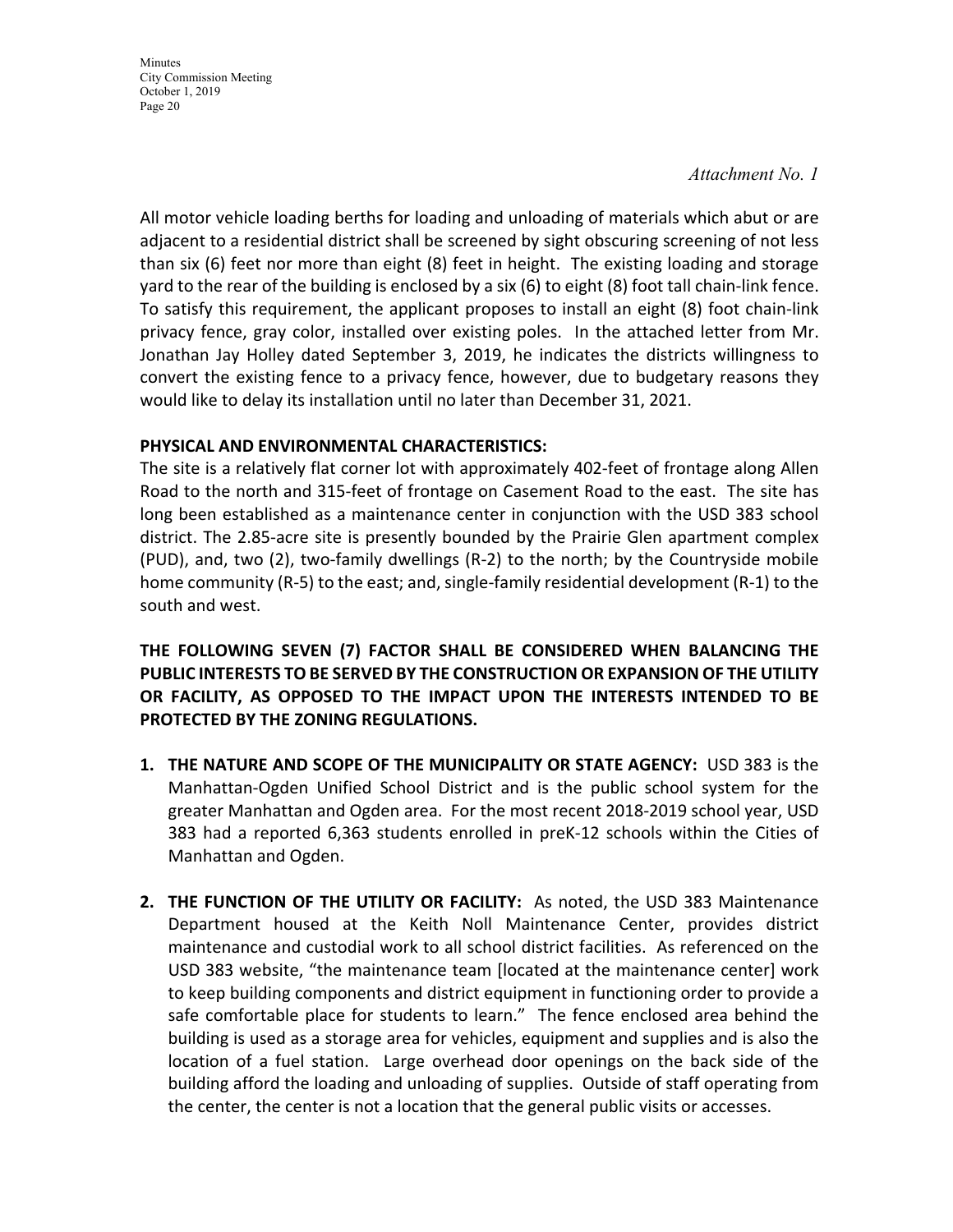*Attachment No. 1* 

- **3. THE EXTENT OF THE PUBLIC INTEREST TO BE SERVED BY THE UTILITY OR FACILITY:** The Keith Noll Maintenance Center is the sole maintenance facility for the Manhattan‐ Ogden USD 383 School District. As previously noted, the maintenance center supports and maintains approximately 1.3 million square feet of building spaces and just under 300 acres of grounds at the School District's 21 locations. Maintaining the functionality of this center is essential to the operations of the School District. The proposed improvements are sought to modernize the maintenance center and make it more efficient and cost effective.
- **4. THE EFFECT THAT REGULATION OF THE CONSTRUCTION, OR EXPANSION, EITHER BY THE IMPOSITION OF REQUIREMENTS NECESSARY TO MITIGATE IMPACTS OR BY A COMPLETE DENIAL, WILL HAVE UPON THE MUNICIPALITY'S, OR STATE AGENCY'S, ABILITY TO EFFICIENTLY, ECONOMICALLY AND PRUDENTLY MEET THE PUBLIC INTERESTS THEY ARE SERVING:** The maintenance center and its operation is not currently listed as a permitted or conditional use in the R‐1 District as presently zoned. To accommodate the proposed building improvement, it will be necessary for the School District to go through the Municipal Facility Review process. The change sought will replace two (2) aging, two-story structures with a new single-story metal skin building. The proposed building will present a lower profile on Casement Road to which it fronts and present a clean, updated exterior appearance. With an overall length of 165‐feet along Casement Road, it would be preferable the front building façade incorporate other textural and color elements to break up the massing of the building wall. By contrast, however, the proposed building improvement will stand as a greater aesthetic benefit to the neighborhood compared to the two (2) existing structures to be replaced.

The applicant intends to install foundation plantings along the north and east sides of the proposed building addition that will more than satisfy the minimum parking lot landscaping requirements. This includes the planting of two (2) Oak trees, one at both ends of the parking lot.

The principal area of compromise with this proposal is with regard to screening the outdoor storage yard to the rear of the building in relation to neighboring residential properties. The School District requests to delay installation of screen fencing until December 2021 for budgetary reasons. In light of other improvements to be made to the property and for the length of time this facility has been in operation, City Administration believes this to be a reasonable request and would support a delay to installation of the screening fencing to no later than December 31, 2021.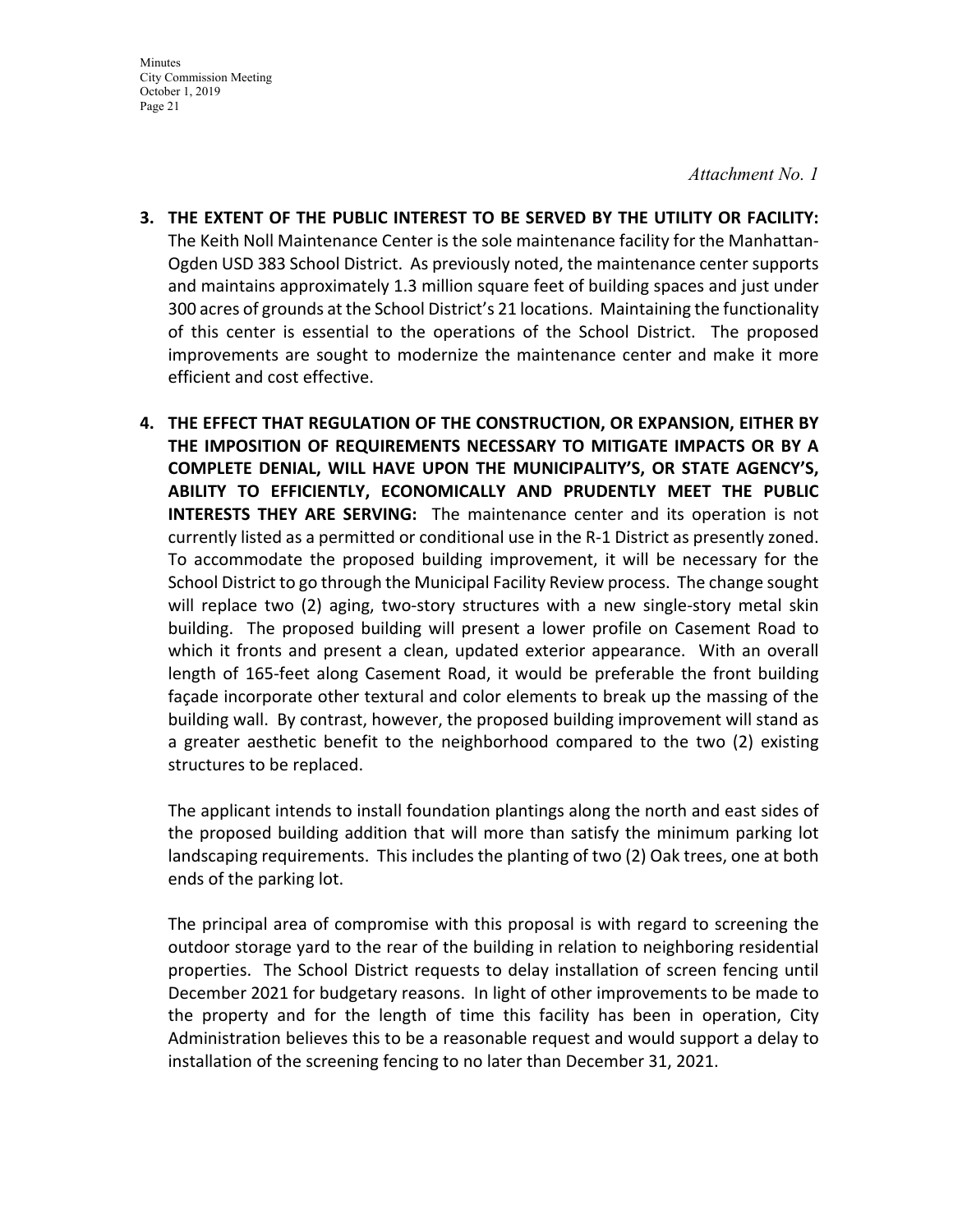*Attachment No. 1* 

- **5. THE IMPACT THAT CONSTRUCTION OR EXPANSION OF THE UTILITY OR FACILITY WILL HAVE UPON THE LEGITIMATE INTERESTS OF THAT PORTION OF THE COMMUNITY IN WHICH IT IS PROPOSED TO BE LOCATED:** The principal change to the property sought with the Municipal Facility Review is the replacement of two (2) aging two-story structures with a new single‐story structure. On‐site operations will not change as a result of the proposed construction. The subject property has a long‐standing history within the neighborhood as a maintenance facility in conjunction with the School District. It is not anticipated that proposed improvements will have any greater material impact on neighboring residential properties than the existing facility. Not only will a cleaner, metal skin building replace two (2) aging structures, but, the rear storage yard area that abuts residential property will ultimately be screened in the process.
- **6. IF THE OWNER OF THE UTILITY OR FACILITY IS THE CITY OF MANHATTAN, AND IF THE FACILITY OR UTILITY IS OF A TYPE EMBRACED WITHIN THE COMPREHENSIVE PLAN, WHETHER OR NOT IT IS IN CONFORMITY WITH THAT PLAN:** The City of Manhattan is not the owner of the proposed facility asthe subjectsite is owned by the Unified School District 383. The Future Land Use Map shows the area encompassing site as predominantly Residential Low/Medium Density land uses except for the existing Prairie Glen apartment complex to the north and Countryside mobile park to the east that share the Residential Medium/High Density land use designation. As a long established municipal facility, the subject property is designated Public/Semi Public land use. The primary uses anticipated by this land use designation include schools, government offices, community centers, fire stations, airports, libraries, hospitals, cemeteries, churches and other places of worship. Also includes facilities needed for essential public services such as electrical substations, water and wastewater facilities, and other similar uses. The Public/Semi Public land use designation recognizes the subject property's long standing relationship with the community as a maintenance center for the USD 383 School District.
- **7. OTHER FACTORS AS THE PLANNING BOARD DEEMS APPROPRIATE AND RELEVANT:** In addition to the factors addressed above, the Manhattan Urban Area Planning Board may consider any other factors which it deems appropriate and relevant in its consideration regarding the proposed improvements to the Keith Noll Maintenance Center. City Administration finds the applicant has adequately demonstrated the need to modernize the existing maintenance center with the demolition and replacement of two (2) existing structures with a proposed 11,630 square foot addition to the existing warehouse structure extending along Allen Road. The proposed building is seen as an aesthetic improvement to the property and not anticipated to have any greater effect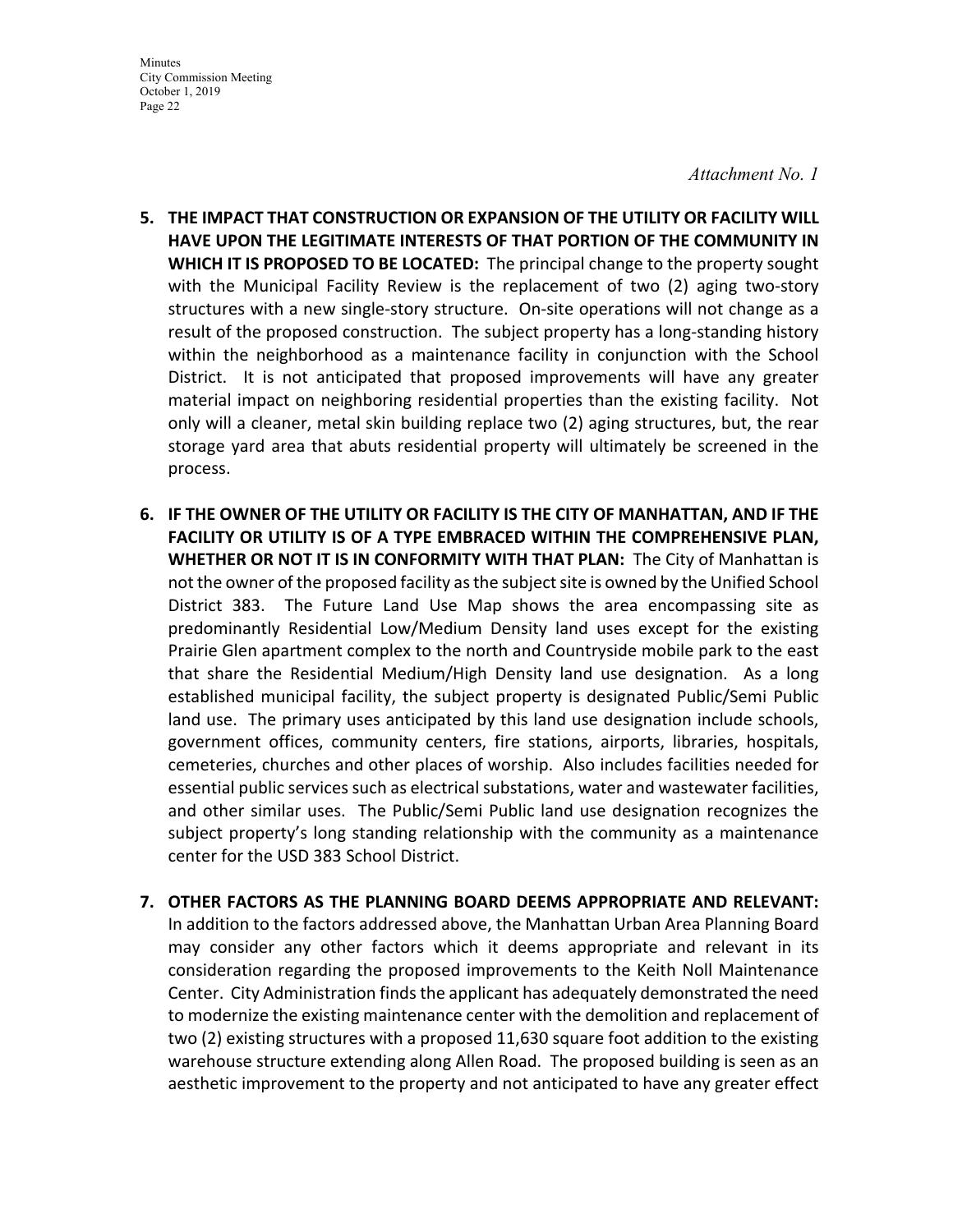#### *Attachment No. 1*

on neighboring residential property than the existing facility. Features not currently provided include the addition of landscaping, installation of two (2) parking lot trees, the addition of a landscaped 10‐foot square concrete patio with picnic table for the community to use at the Allen Road drive entrance, and, the installation of a screen fence for the first time to encompass the outdoor storage area in behind the buildings. The addition of a screen fencing over the existing chain‐link fence will provide a buffer to adjoining residential properties to the south and west.

**STAFF RECOMMENDATION:** City Administration recommends approval of the proposed Keith Noll Maintenance Center improvements with the following conditions of approval:

- 1. The Subject property shall be used and improved in accordance with the plans and materials submitted by the applicant:
- 2. Landscaping shall be installed and maintained as shown on the landscape plan.
- 3. Exterior lighting shall be installed as referenced on the submitted plans and in accordance with the lighting cut sheet specifications.
- 4. An eight foot tall chain‐link fence with screening slats shall be provided around the perimeter of the rear parking, storage, loading area, by December 31, 2021, if not before.

*The Planning Board shall not recommend approval of the request unless it determines, by a preponderance of the evidence, that the public interests to be served by the construction or expansion of the utility or facility outweigh any impact upon legitimate community interests, as such impact is mitigated by any requirements of the Planning Board.*

*If the Planning Board recommends approval, they shall also recommend any requirements or conditions they deem necessary to mitigate impacts caused by such use. Such requirements or conditions may include, but are not limited to, any bulk, or other requirements, which would have otherwise been applicable within the zoning district in which the proposed use is to be placed.*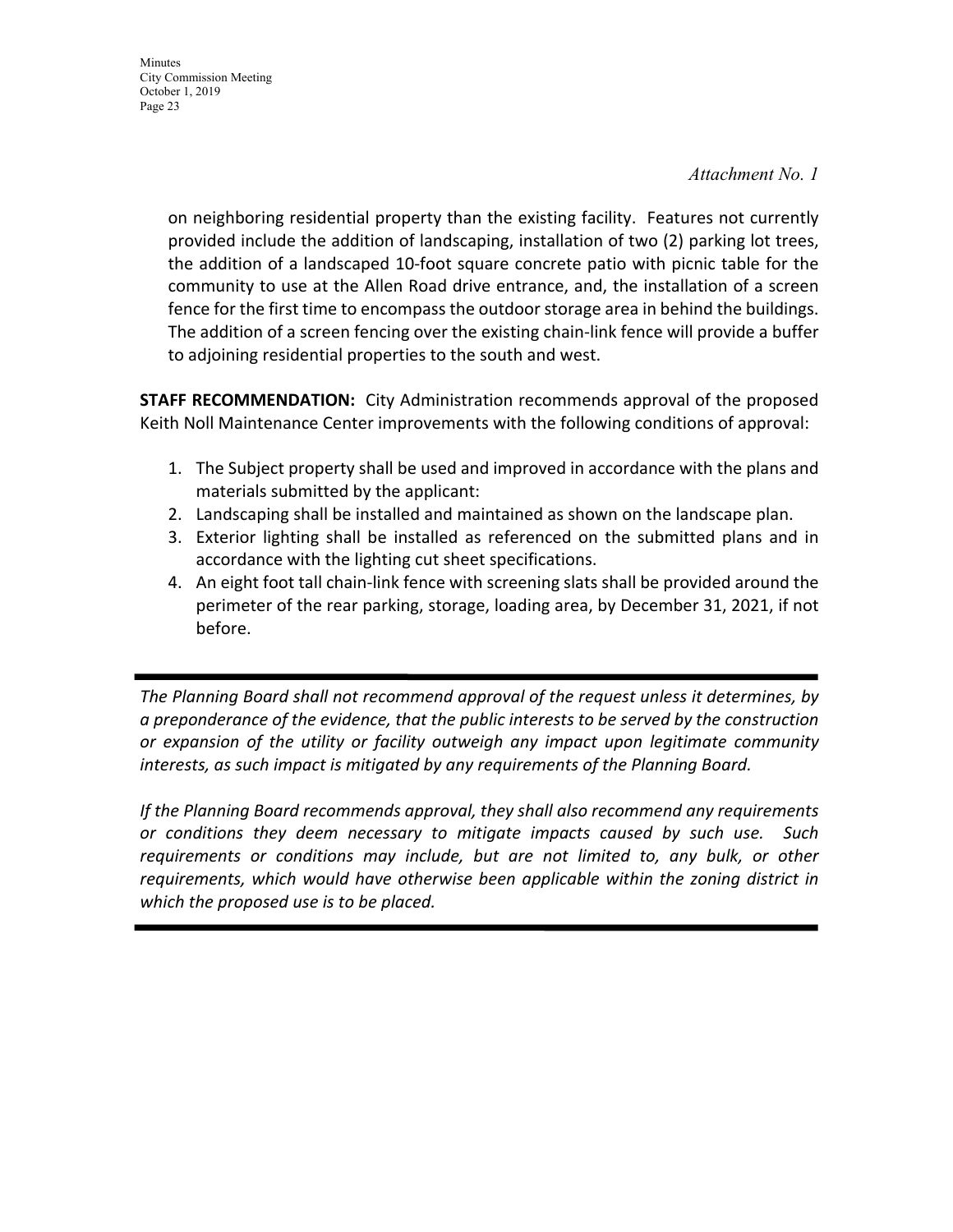*Attachment No. 1* 

# **ALTERNATIVES**

It appears the Planning Board has the following alternatives concerning the issue at hand. The Board may:

- 1. Hold a public hearing on the proposal and, following the hearing, recommend approval of the proposed improvements, based on the findings in the staff report, with the three (3) conditions of approval recommended by City Administration.
- 2. Hold a public hearing on the proposal and, following the hearing, recommend denial of the proposed improvements for specifically stated reasons.
- 3. Hold a public hearing on the proposal and, following the hearing, modify the site plan and/or conditions of approval, to meet the needs as perceived by the Planning Board, and establish such conditions, if any, as deemed necessary to mitigate any impacts created by the proposed parking lot.
- 4. Table the public hearing on the proposed improvements, forspecifically stated reasons and provide further direction to City Administration.

# **RECOMMENDATION**

City Administration recommends that the Planning Board:

- 1. Hold a public hearing on the proposed improvements to the Keith Noll Maintenance Center;
- 2. Determine by a preponderance of the evidence, that the public interests to be served by the proposed improvements, outweigh the impacts upon the legitimate community interests, as mitigated by requirements of the Planning Board; and,
- 3. Recommend approval of the proposed improvements, with the three (3) conditions of approval recommended by City Administration. This recommendation is based on the findings in the Staff Report.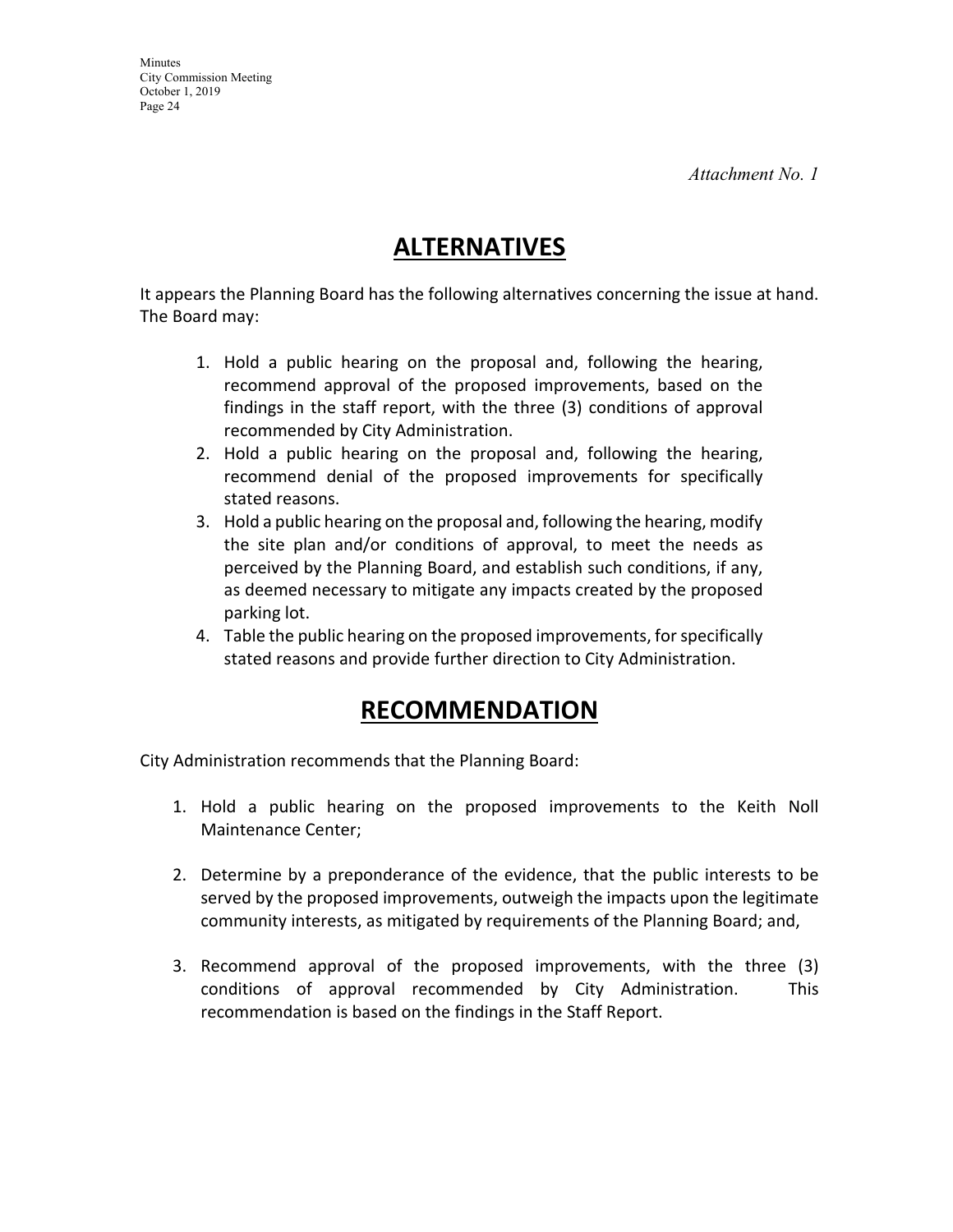*Attachment No. 1* 

Minutes City Commission Meeting October 1, 2019 Page 25

# **POSSIBLE MOTION**

The Manhattan Urban Area Planning Board finds that the public interests to be served by the proposed Municipal Facility, outweigh the impacts upon the legitimate community interests and recommends approval of the proposed improvements to the Keith Noll Maintenance Center, based on the findings in the Staff Report, with the three (3) conditions of approval recommended by City Administration.

**PREPARED BY:** Barry Beagle, AICP, Senior Planner

**DATE:** September 10, 2019